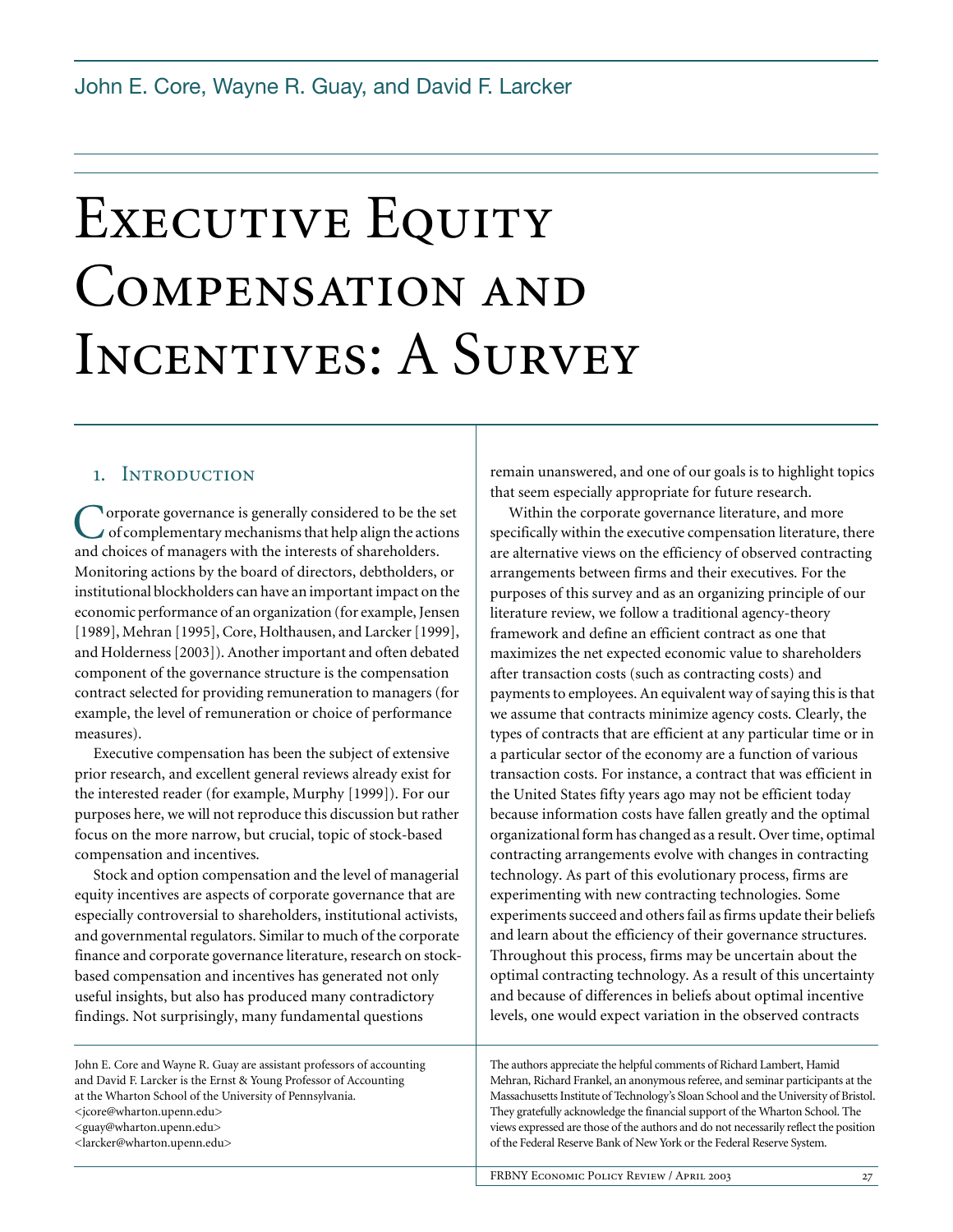across firms. However, unless beliefs are systematically biased, we expect that compensation contracts are efficient, on average, and that average equity incentive levels across firms are neither "too high" nor "too low." (For an example and discussion of how an evolutionary process converges to an efficient outcome, see Lazear [1995, pp. 8-10].)

In contrast to this economic perspective, a number of scholars and practitioners either implicitly or explicitly take the view that contracting arrangements are largely inefficient and do not minimize agency costs (for example, Morck, Shleifer, and Vishny [1988], Crystal [1991], and Jensen [1993]). A view that sees most firms behaving inefficiently is hard to support. At the opposite extreme is the view that transaction costs in the labor market, the stock market, and the market for corporate control are so small that all agency costs are eliminated. Fama (1980), for instance, argues that labor market discipline eliminates agency problems with CEOs, who know that any opportunistic behavior will be punished by a complete downward revision of the value of their human capital. However, this view abstracts away from information costs, contracting costs, and frictions in the market for corporate control.

Later research (for example, Shleifer and Vishny [1997] and Zingales [1998]) develops theories that incorporate the attractive features of both of these polar extremes. This approach assumes that firms contract optimally, but that transaction costs prohibit continuous recontracting. Since contracting is not continuous, firms' contracts gradually deviate from the optimal level. This view allows some managers to exploit shareholders because the managers have temporarily gained power, but this process is mean-reverting so that shareholders, over time, regain authority (Zingales 1998). Thus, at any point in time, the existence of recontracting costs allows some managers and firms to extract rents, but on average the system is efficient within transaction costs. Notice that this perspective does not imply that it is impossible to find examples of gross agency problems; it only suggests that these observations are "unusual" in cross section and are likely to be reduced over time. This definition of efficiency is used in our discussion.

We also concentrate our survey on literature that tests economic hypotheses within samples of U.S. firms. However, we believe that much of our discussion can be generalized to firms throughout the world. Bushman and Smith (2003) present a broad overview of how differences in country-specific factors lead to different governance and compensation structures that arise endogenously within those environments. In many other countries, investors are not as well-protected and widely dispersed ownership is not optimal. In these settings, managers and their families retain much ownership and explicit equity-based compensation may be unnecessary

(La Porta, Lopez-De-Silanes, and Shleifer 1999). Important features of the U.S. environment include a regulatory system that emphasizes the protection of shareholders and requires that each firm transparently disclose material information about its finances and its contracts, and a government that grants individuals and firms much freedom to seek their own good. These features contribute to widely dispersed ownership in many U.S. firms, in which managers own a small fraction of the equity, and where the relatively low managerial ownership levels make it potentially important to write contracts that emphasize equity ownership. As a working theoretical representation, we assume that the use of equity compensation in the United States is endogenously determined within the broad legal, regulatory, and governance environment faced by U.S. firms.

Our objective is to synthesize the broad literature on equity compensation and executive incentives. Moreover, we hope to reduce some of the unsupported rhetoric or folklore in the academic literature and practitioner discussions on equitybased compensation. There remain many unanswered questions and considerable controversy within some areas of the research with respect to theoretical assumptions and empirical approaches to testing these theories. We do not attempt to resolve all of these controversies, but instead we try to highlight areas in which research could shed light on these issues. Finally, we do not claim to provide an exhaustive review of this literature, and we admit that our views and interests influence our emphasis and inference.<sup>1</sup>

In the next section, we provide some basic institutional detail on the use of stock compensation and incentives. Section 3 summarizes research on the determinants of equity incentives and the economic effects of these choices. Section 4 details unresolved issues, controversies, and topics for future research. Section 5 provides a brief summary of our review.

#### 2. Institutional Background

Equity incentives and stock-based compensation are important features of the contracting environment between shareholders (as represented by the board of directors) and executives. Hall and Liebman (1998) and Hall and Murphy (forthcoming) provide evidence from samples of large U.S. firms that the overall sensitivity of CEO stock-based wealth to changes in stock price and the vast majority of this sensitivity come from CEO stock and option ownership. Hall and Murphy (forthcoming) report that in 1998, the median values of stock and options held by Standard & Poor's industrial CEOs and Standard and Poor's financial CEOs were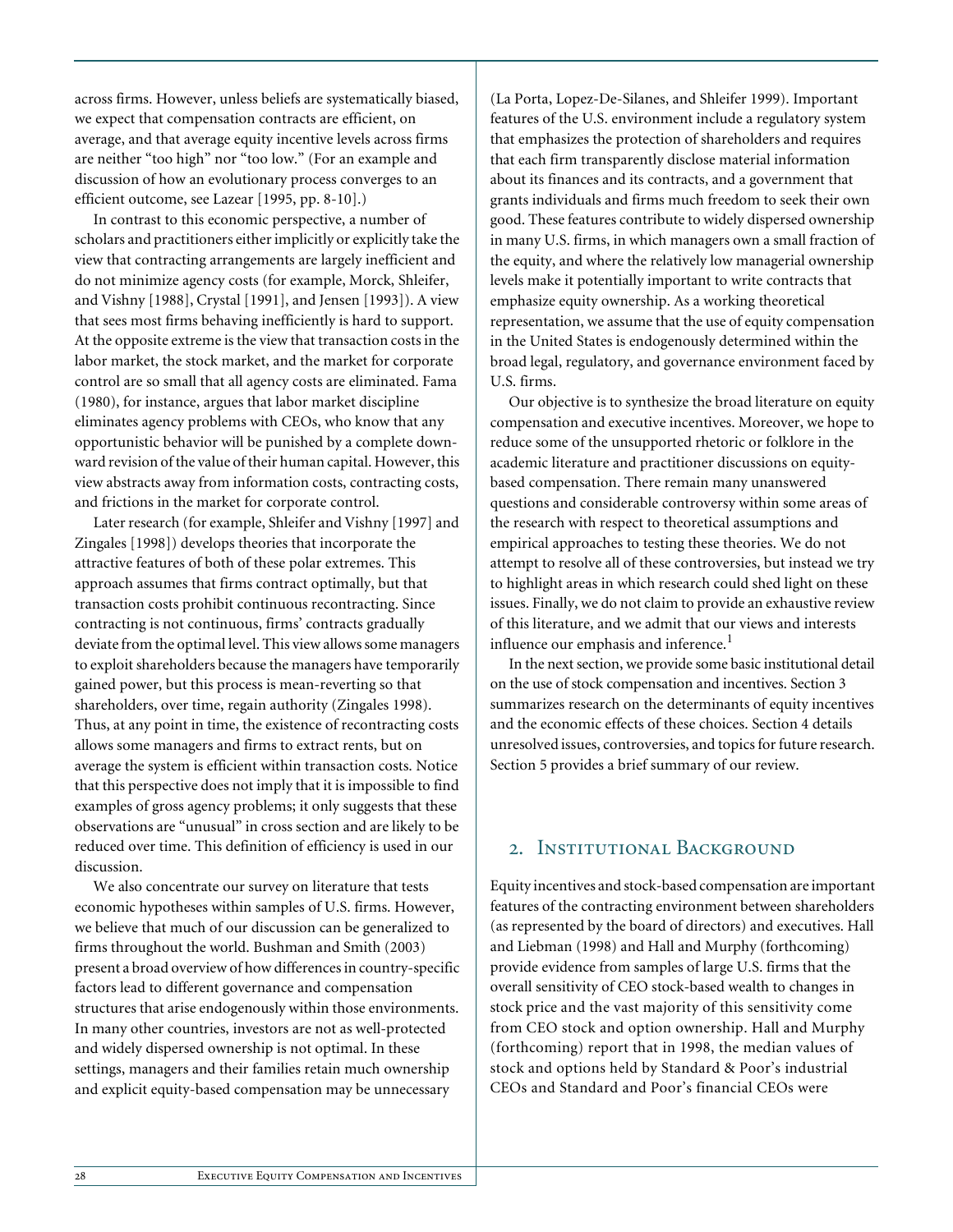\$30 million and \$55 million, respectively. These values and sensitivities are large relative to annual flow pay. For example, Core, Guay, and Verrecchia (2000) report that the ratio of equity portfolio value to annual total pay was 30.3 on average for CEOs during the 1993-98 period.

There has been a large increase in the use of stock options to provide CEO compensation and incentives. In 1980, CEO annual flow compensation was mainly in the form of cash salary and bonus (Hall and Liebman 1998), with only 30 percent of CEOs receiving new option grants. Mean salary and bonus was \$655,000, compared with \$155,000 from new option grants. By 1994, options had become a major component of CEO flow compensation, with 70 percent of CEOs receiving new option grants, and mean option grants amounting to \$1.2 million (valued by the Black and Scholes [1973] model), compared with \$1.3 million in cash pay. In addition to being an important component of chief executive compensation, stock options are an important component of CEO equity incentives. Hall and Liebman (1998) report that in 1980, 57 percent of CEOs held some amount of options, and by 1994, this figure had reached nearly 90 percent. In Core and Guay's (1999) sample of CEOs from the 1992-96 period, options contributed approximately one-third to the value of the median CEO's equity portfolio and contributed roughly one-half of the median CEO's total equity incentives (that is, the sensitivity of portfolio value to stock price).

The use of options is pervasive but does vary across industries. Core and Guay (2001a) document crosssectional variation in the magnitude of corporate option plans. They find that the median large firm has options outstanding that amount to 5.5 percent of common shares outstanding. This percentage is relatively larger, 10 percent to 14 percent, for growth industries such as computer, software, and pharmaceutical firms, and relatively smaller, 2 percent to 3 percent, for low-growth industries such as utilities and petroleum firms. The fraction of total outstanding employee options held by top executives also varies by industry. Murphy (1999) shows that the importance of options in CEO annual pay is pervasive across several industry groups, but is substantially less important for utility firms. Consistent with these findings, Ittner, Lambert, and Larcker (2001) find that the use of stock options and restricted stock in hightechnology, "new-economy" firms substantially exceeds the equity compensation in large, "old-economy" manufacturing firms.

Another way to examine the importance of equity incentives is to examine stock option "overhang," a measure commonly used by institutional investors. Option overhang is calculated as the ratio of stock options granted, plus options that have been approved for future grants, divided by the total shares

outstanding. In our opinion, this measure is somewhat naive because it counts an unissued option the same as an issued option. Nevertheless, analysts and other institutional investors seem to use stock option overhang when analyzing firms' investment potential. Using Investor Responsibility Research Center data on stock option overhang, we see that the mean (median) overhang was approximately 13.0 percent (11.2 percent) in 1999. Boards of directors have substantially increased overhang during the 1990s, and at the end of 2000 they had approved options that amount to approximately 10 percent of shares outstanding.

#### 3. Equity Compensation and Incentives

### 3.1 Compensation and Incentives

As noted in Antle and Smith (1986) and Jensen and Murphy (1990), executives are given variable compensation and incentives through three primary mechanisms: 1) flow compensation, which is the total of the CEO's annual salary, bonus, new equity grants, and other compensation; 2) changes in the value of the CEO's portfolio of stock and options; and 3) the possibility that the market's assessment of the CEO's human capital will decrease following termination because of poor performance or a change in control. For executives below the CEO, the potential for promotion is an additional source of incentives.

In this paper, we define incentives as variation in executive wealth related to the stock price, and we focus on the incentives to increase the stock price provided by the manager's ownership of equity (such as stock and stock options). Consistent with the majority of research that examines the incentives provided by equity holdings, we use the term "equity incentives" to denote the incentives created by equity securities that motivate a manager to increase stock price.

We acknowledge that managerial equity holdings provide other incentives, but we do not devote much attention to these incentives, which we consider second-order effects and/or effects offset by other contracting mechanisms. (For example, although options provide incentives to cut dividends, it is easy for the board to require the CEO to maintain a certain dividend.) These other incentives arise because the value of stock and options is also sensitive to other moments of the stock price, such as variance (Jensen and Meckling 1976; Haugen and Senbet 1981; Smith and Stulz 1985; Lambert,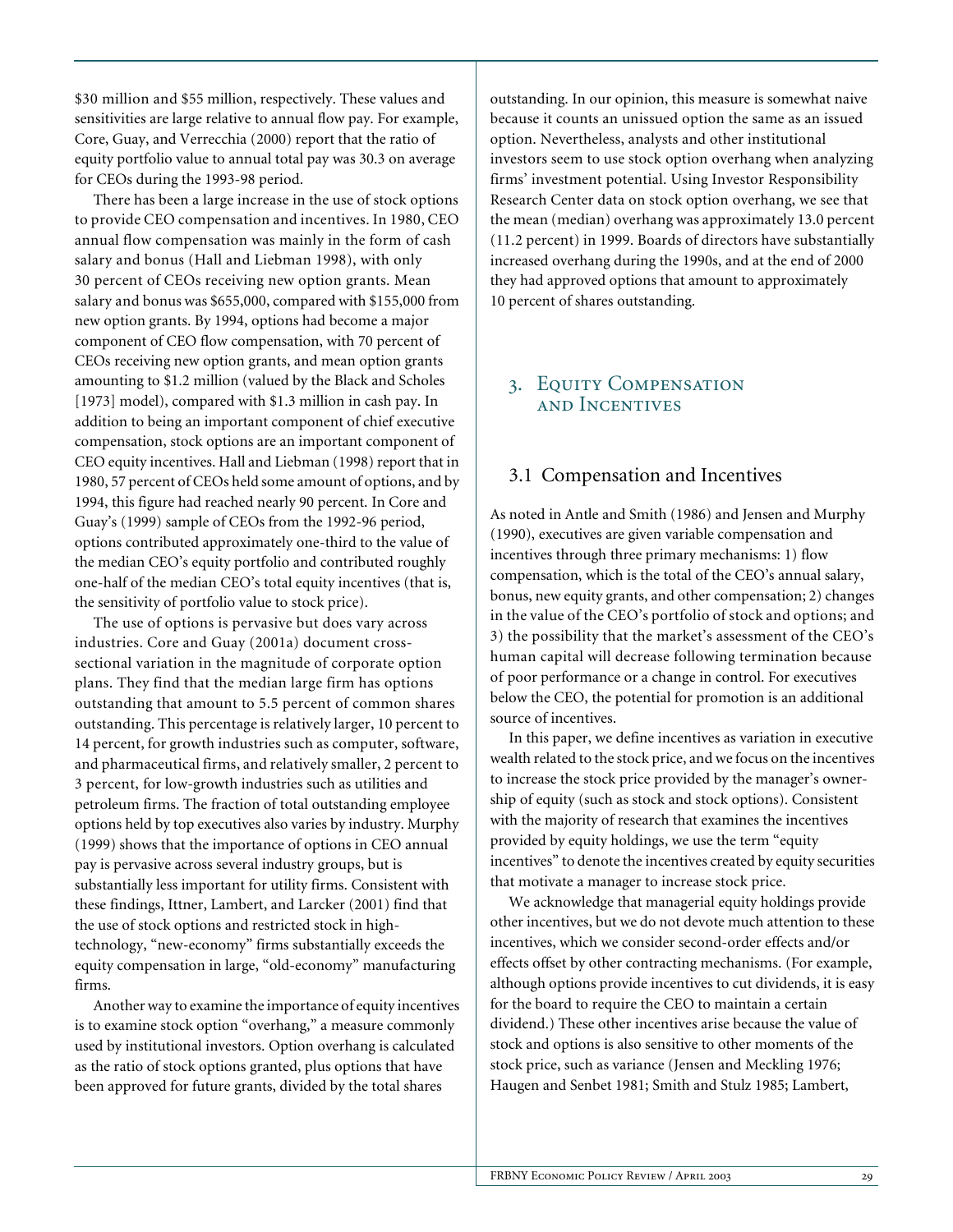Larcker, and Verrecchia 1991). For example, the value of common stock in a leveraged firm increases with the volatility of firm value, and the value of a stock option held by a diversified investor increases with the variance of stock price. Guay (1999) shows that the sensitivity of option portfolio value to stock return volatility can be economically significant for some CEOs, but the sensitivity of common stock value to volatility is economically unimportant for all but the most financially distressed firms (in Section 3.5, we discuss research that suggests that firms use options to provide risk-taking incentives to managers). Finally, the fact that the value of stock options decreases with the level of dividend payments suggests that option holders can have incentives to reduce dividend payments. A body of evidence documents lower dividend payments following the initiation of option plans (Lambert, Lanen, and Larcker 1989; Bartov, Krinsky, and Lee 1998) and suggests that managerial option holdings are associated with a substitution of repurchases for dividends (Fenn and Liang 2001).

Although we concentrate on the role of stock and stock options in providing incentives to increase stock price, stock options and restricted stock are also used as a means of attracting certain types of employees and increasing retention (or reducing voluntary turnover), and we discuss such use in Section 3.6. These uses of options are likely to be more important for lower level employees (Core and Guay 2001a; Oyer and Schaefer 2001). Survey data reported in Ittner et al. (2001) indicate that employee retention is a primary reason why firms use options. A useful area for future research is to examine the extent to which stock option programs actually affect voluntary turnover. Furthermore, as we discuss in Section 4.5, it is unclear if stock option plans are the most effective means of reducing turnover. Oyer and Schaefer provide evidence consistent with the hypothesis that firms use option programs to attract employees who are less risk-averse and who have optimistic beliefs about the firm's prospects.

In defining incentives as the sensitivity of the manager's wealth to stock price changes, we ignore as well the incentives provided by the termination threat and from variation in the flow of annual compensation. We ignore as well variation in incentives from performance measures other than the stock price. For most CEOs, the assumption that the majority of incentives are driven by variation in the value of equity holdings is realistic. $^2$  Murphy (1985), Jensen and Murphy (1990), and Hall and Liebman (1998) show that the vast majority of a typical CEO's incentives to increase stock price are driven by variation in the value of his stock and option portfolio, that is, not by flow compensation. Core, Guay, and Verrecchia (2000) show that for the typical CEO, nonprice incentives provided by flow compensation are not

economically large in comparison with the price-based incentives provided by the CEO's equity portfolio.<sup>3</sup>

As one moves deeper into the organization to employees below the CEO and below top management, equity-based incentives take on a relatively less important role. For example, Core and Larcker (2001) find that non-CEO executives typically hold much less equity as a multiple of their base salary than does the CEO. For lower level managers, the stock price is less informative about actions, and local measures of performance (such as division profits) are more relevant and useful for providing incentives (Bushman, Indjejikian, and Smith 1995; Ittner, Larcker, and Rajan 1997). In addition, the incentives related to potential promotion become more important. However, in cross section, firms vary substantially in their use of equity incentives for lower level employees. For example, lower level employees in high-technology firms tend to receive larger equity grants (Ittner et al. 2001) and hold greater levels of stock options (Core and Guay 2001a).

A substantial body of theoretical and empirical work supports stock price as a relevant performance measure for assessing executive choices. However, like any performance measure, stock price is a noisy measure of the executive's performance because it is influenced by factors beyond the executive's control. As a result, equity incentives impose risk on the executive and the executive must be paid a premium over an acceptable level of fixed cash pay to compensate for this risk. Clearly, there are costs to the firm for providing "too many" or "too few" equity incentives. For example, the executive may not take actions that maximize shareholder wealth—a possible outcome when "too many" or "too few" incentives are provided—or will require a large risk premium—a possible outcome when "too many" incentives are provided. We return to this topic later when we discuss relative performance evaluation and option valuation.

## 3.2 Measurement of Equity Incentives

A fundamental question for the compensation literature is the measurement of incentives in general, and equity incentives in particular. A key point in analyzing executive incentives is that an executive's incentives from stock and options are properly measured by *portfolio* incentives (for example, Jensen and Murphy [1990] and Lambert, Larcker, and Verrecchia [1991]). As emphasized by Yermack (1995), one cannot determine whether an executive has an appropriate level of incentives by examining newly granted restricted stock and options compensation in a given year. Evidence in Core and Guay (forthcoming a)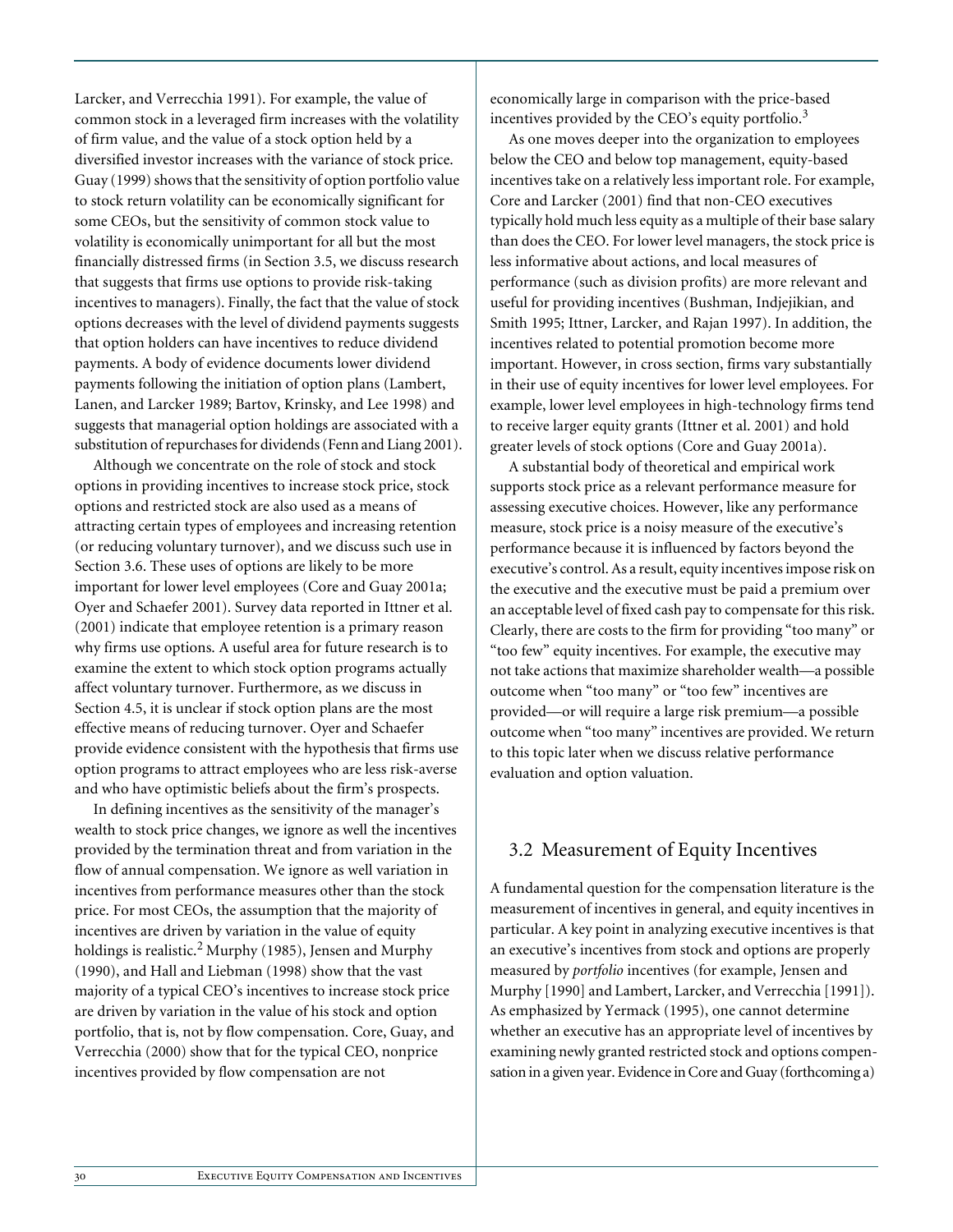indicates that the correlation between newly granted incentives and previously held portfolio incentives is low.

Techniques for creating empirical proxies for equity incentives were originated by Jensen and Murphy (1990). These techniques are expensive, however, because complete data on the characteristics of an executive's option holdings are not publicly available. Core and Guay (forthcoming a) develop and validate an inexpensive and accurate method of estimating option portfolio value and the sensitivities of option portfolio value to stock price and stock-return volatility that is easily implemented using data from only the current year's proxy statement or annual report. This method can be applied to either executive stock-option portfolios or to firmwide option plans. In broad samples of actual and simulated CEO option portfolios, Core and Guay show that these proxies capture more than 99 percent of the variation in option portfolio value and sensitivities. A potential limitation of their analysis is that they assume, consistent with most prior literature beginning with Jensen and Murphy (1990), that changes in the Black-Scholes value of an option portfolio is an appropriate measure of an employee's incentives to increase the stock price. We discuss the appropriateness of the Black-Scholes model in detail in Section 4.2.

Although estimating these proxies is straightforward, in recent years a debate has ensued over how to transform the proxy into a measure of equity incentives. Most researchers, beginning with Jensen and Murphy (1990), use the Black and Scholes (1973) method to value an executive's option portfolio, and measure the executive's incentives to increase the stock price by how much the total value of the executive's stock and option portfolio changes with a small change in the stock price. Studies such as Demsetz and Lehn (1985), Jensen and Murphy (1990), and Yermack (1995) measure incentives from equity holdings as fractional ownership, which is the dollar change in the value of the executive's stock and option portfolio wealth for a *dollar change* in firm value. This approach is motivated by Jensen and Meckling's (1976) model of the firm with a riskneutral agent. Under the assumption that monitoring is costly and imperfect, the agent has an incentive to consume perquisites, such as luxurious office space and jet aircraft, so long as the agent owns less than 100 percent of the firm. This is because he or she gets all or most of the benefits from the perquisite but bears only a fraction of the costs through ownership claims. Under this theory, agency costs are mitigated when the risk-neutral manager owns a large percentage of the firm so that the manager internalizes the cost of the perquisites consumed. Data showing small fractional ownership lead Jensen and Murphy (1990) to conclude that CEO equity incentives are too weak to provide economically meaningful

incentives and lead Morck, Shleifer, and Vishny (1988) to conclude that CEO ownership is generally "too low."<sup>4</sup>

One problem with this theory is that all CEO actions are assumed to be equally difficult to monitor. For example, there is an implicit, but untenable, assumption that it is equally difficult for the shareholders to observe that the CEO has bought a jet aircraft for personal consumption as it is for them to observe whether the CEO spent enough time evaluating a new project before he adopted it. Second, when CEOs are wealth-constrained, a small fraction of firm value translates into a large fraction of CEO wealth. Hall and Liebman (1998) argue that managerial risk-aversion and wealth constraints imply that managers with large dollar holdings of equity can have powerful incentives even when their fractional share holdings are small. (We discuss the implications of wealthbased contracting in greater detail below.) This theoretical notion can be approximated for equity incentives by computing the dollar change in the value of the executive's stock and option portfolio for a *percentage change* in firm value. For example, an executive with \$10 million in stock holdings would experience a \$1 million change in wealth for a 10 percent change in stock price.

It is important to keep in mind that the two measures are transformations of one another. When computed for stock holdings only, the *dollar change* in executive wealth for a *dollar change* in firm value is proportional to the fraction of shares outstanding owned by the executive. The dollar change measure can be converted to a percentage change measure by multiplying it by the market value of the firm. For example, Jensen and Murphy (1990) and Yermack (1995) estimate the sensitivity of a CEO's holdings of stock and options to stock price with respect to a \$1,000 change in the value of common stock. As such, the percentage change measure is equal to the Jensen and Murphy measure multiplied by the market value of the firm and divided by \$100,000.

Baker and Hall (1998) shed much light on this debate by showing that the appropriateness of the two approaches to measuring incentives is determined by how CEO actions are assumed to affect firm value. For example, when a CEO's actions primarily affect firm *dollar returns* (such as perquisite consumption through the purchase of a corporate jet), the appropriate measure of the CEO's incentives is his percentage holding in the firm. In contrast, when CEO actions primarily affect firm *percentage returns* (such as the implementation of firm strategy), the appropriate measure of CEO incentives is her dollar holdings in the firm (Baker and Hall 1998, pp. 8-9). While there are likely to be situations in which the measures complement each other (for example, fractional share holdings may be more important when a CEO is tempted to engage in a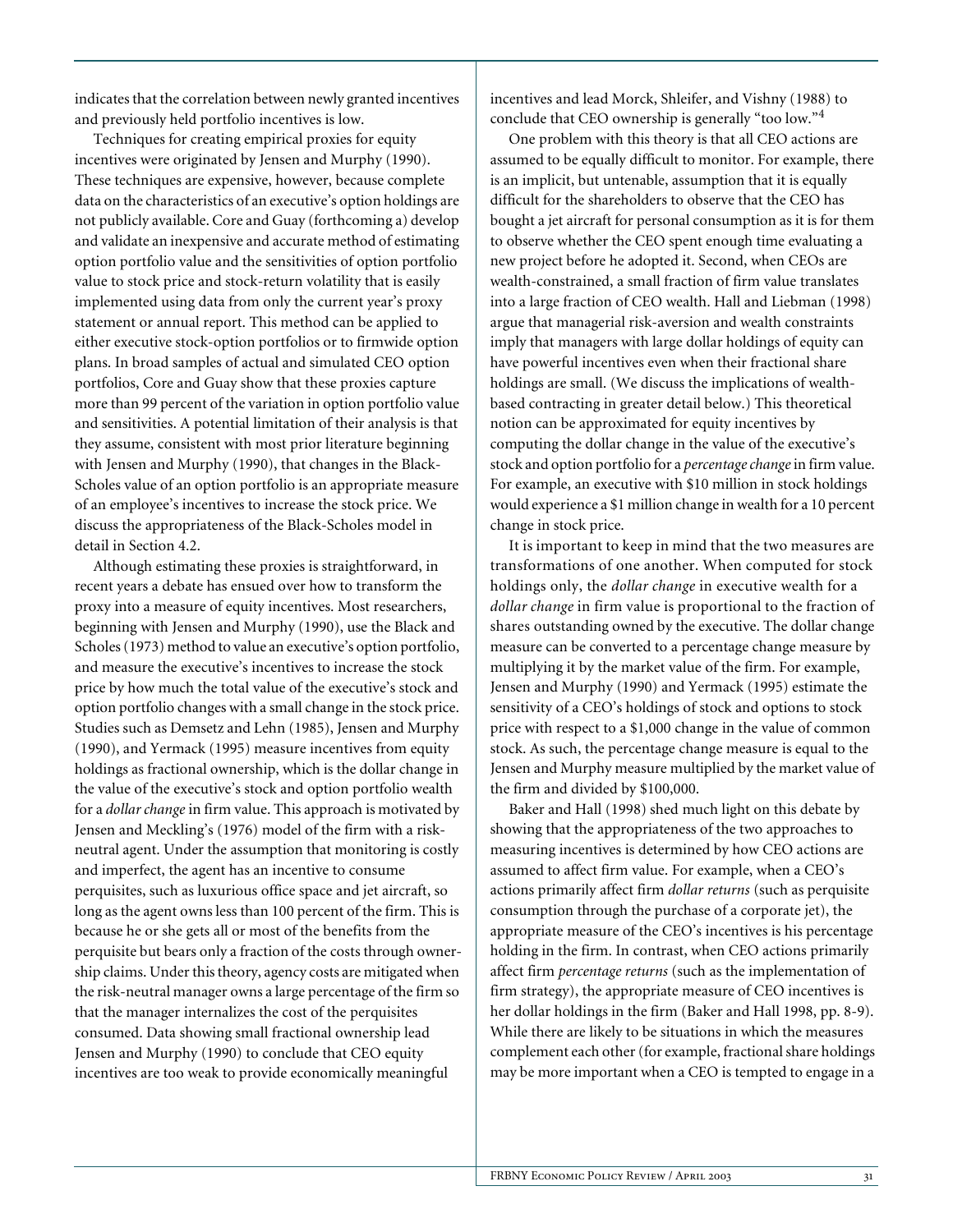value-destroying action), dollar holdings are likely to be the more important incentive measure in a wide variety of situations.

# 3.3 Determinants of Equity-Based Incentives

A fundamental reason for the use of equity incentives is the desire by firms to link changes in executive wealth directly to changes in stock price, thereby providing executives with incentives to maximize shareholder wealth. Obviously, if shareholders (or the board of directors) could directly observe the firm's opportunities and the executives' actions and know beforehand which actions would maximize shareholder wealth, no incentives (including equity incentives) would be necessary. However, because shareholders do not know and cannot specify every action an executive should take in every scenario (that is, the first-best contract cannot be implemented), the firm must instead delegate many of these choices to the executive, who presumably has superior information about many of these decisions. To motivate the executive to take actions that are in the best interests of the shareholders, compensation risk is imposed on the executive by linking the executive's wealth to firm performance (that is, the second-best contract is used).

The use of second-best contracts immediately leads to the key question of how firms determine the appropriate level of equity incentives to give an executive. Demsetz and Lehn (1985) hypothesize that required levels of managerial equity ownership are related to firm size and monitoring difficulty. They argue that there is an optimal firm size and optimal level of managerial ownership given the firm's factor inputs and product markets. If the optimal firm size is large, the dollar cost of a fixed proportionate equity ownership is also correspondingly large (that is, it is more costly for large firms to require that managers own a given percentage than it is for small firms).

In addition, larger firms require more talented managers who are more highly compensated (Smith and Watts 1992) and consequently are expected to be *wealthier* (Baker and Hall 1998). Under the typical assumption that individuals' utility functions exhibit declining absolute risk-aversion (such as constant relative risk-aversion), CEOs of larger firms are expected to have higher dollar incentives from equity (Baker and Hall 1998; Himmelberg, Hubbard, and Palia 1999). Both studies find that CEO portfolio incentives, measured as dollar equity ownership, increase at a decreasing rate with firm size.

Demsetz and Lehn (1985) also hypothesize that firms operating in less predictable or noisier environments have higher monitoring costs. Because of these higher monitoring costs, Demsetz and Lehn argue that firms in noisier environments will exhibit a higher concentration of ownership, but managerial risk-aversion implies that ownership levels will increase at a decreasing rate with noise.<sup>5</sup> A related argument is Smith and Watts' (1992) hypothesis that the prevalence of growth opportunities within firms makes it more difficult for shareholders or outside board members to determine the appropriateness of managers' actions. Requiring managers to hold stock and options lowers monitoring costs by giving managers incentives to maximize shareholder value. Smith and Watts hypothesize and find a positive relation between firms' growth opportunities and the degree to which firms use equity incentives to tie a manager's wealth to firm value. Gaver and Gaver (1993), Mehran (1995), Himmelberg, Hubbard, and Palia (1999), and Palia (2001) provide additional support for this hypothesis by documenting a positive association between proxies for growth opportunities and CEOs' equity incentives.

Thus, in contrast to the allegations of many media pundits (and some academics) who assert that incentive levels are random, arbitrary, or out of equilibrium, empirical evidence suggests that, on average, firms base their equity incentives on systematic and theoretically sensible economic factors. Any research that assumes that incentives are systematically "too high" or "too low" is effectively assuming that incentives are not in equilibrium. (This idea is covered in detail in Section 4.) Furthermore, the empirical findings suggest that it is inappropriate to use a single firm characteristic, such as firm size, to benchmark executive equity holdings against mean or median equity holdings. Instead, the regression models reveal that multiple firm characteristics, such as size and proxies for investment opportunities, must be weighted to construct a prediction of the expected level of equity incentives.

## 3.4 Equity Grants and Incentives to Increase Stock Price

The above discussion suggests at least one motivation for why firms make new grants of stock-based compensation, such as stock options and restricted stock. Specifically, over time, managers' equity incentives can become misaligned with the level of incentives desired by shareholders. This misalignment occurs because firm and/or manager characteristics that drive target incentive levels change (for example, the firm grows over time or the firm's investment opportunity set may exogenously shift). In addition, managers periodically sell and buy stock, and exercise options to satisfy personal consumption. Finally, the incentives provided by a given portfolio of stock and options change over time. For example, the incentives provided by an option portfolio vary with stock price, stock-return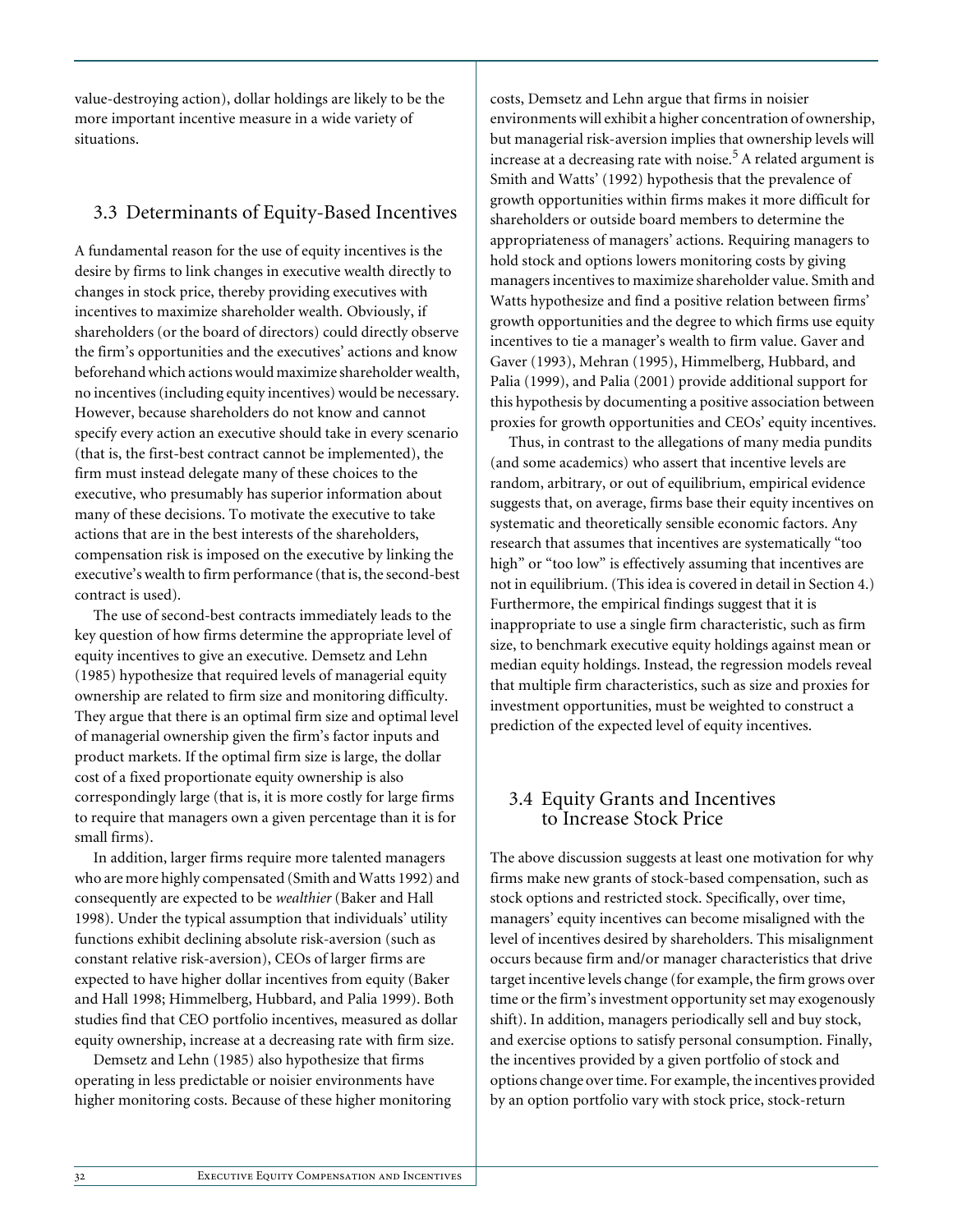volatility, and the time remaining until the options expire. If firms and executives agree on a target level of equity incentives, one might expect that firms use grants of stock and options to adjust portfolio incentives to the target level. Core and Guay (1999) find that new grants of equity incentives are negatively associated with the degree to which the CEO's portfolio incentives exceed an empirical estimate of the CEO's target incentive levels.

## 3.5 The Use of Stock Options to Add Convexity to Compensation Contracts

Smith and Stulz (1985) and many others have recognized that a potential cost of management stock holdings is that the linear payoff structure creates a potential incentive for a risk-averse manager to take actions that reduce firm risk or to reject risky, positive net present value (NPV) projects. Amihud and Lev (1981) hypothesize and May (1995) presents empirical evidence consistent with the hypothesis that managers with very large stock holdings undertake risk-reducing acquisitions. Tufano (1996) finds that hedging activities in the gold industry are more extensive when CEOs have larger stock holdings. Thus, it seems optimal to add convexity to managers' contracts when there is a link between a manager's effort choice and variance (for example, Hemmer, Kim, and Verrecchia [1999], Feltham and Wu [2001], and Lambert and Larcker [2001a]). Similarly, convex compensation contracts are also likely when the manager can make project selection choices to affect firm risk (for example, Lambert [1986], Hirshleifer and Suh [1992], and Core and Qian [2001]).

These theories also suggest that the optimal amount of convexity in a compensation contract depends on a variety of firm and CEO characteristics. Innes (1990) shows that even if an agent is risk-neutral, a limited liability restriction can introduce convexity into an optimal contract. In the traditional moral hazard agency model with a risk-neutral principal and a risk-averse and effort-averse agent (for example, Holmstrom [1979]), the form of the optimal contract is determined by the distribution function that maps managerial actions into the stock price and the manager's risk-aversion. The contract is more convex when the distribution function is more skewed and when the manager is less risk-averse (Holmstrom 1979; Hemmer et al. 1999). For contracts that consist of a combination of stock and options, Lambert and Larcker (2001a) show that the "optimal" exercise price for a single large option grant is generally higher than the stock price at the date of the grant (that is, the options are "out of the money"). Core and Qian (2001) show that when there are no growth opportunities, the CEO's contract contains little convexity per unit of slope, but when there are large growth options that are difficult to evaluate, the CEO's contract is both more convex and more steeply sloped. Consistent with the general predictions of these theories, Guay (1999) shows that firms with greater growth opportunities provide more risk-taking incentives and that firm risk is indeed greater when managers hold more risk-taking incentives.

# 3.6 Other Reasons for Equity Compensation

Since options and restricted stock are valuable, they can also be used to provide executives with compensation. Even when an executive already has the appropriate level of incentives, the firm may choose to compensate her with equity as a substitute for cash. One would expect that it is more costly to use risky claims, such as stock options or restricted stock, instead of cash to compensate a risk-averse agent for past performance. (We discuss below that there is much debate over the magnitude of this cost differential.) However, because stock options and restricted stock require no contemporaneous cash payout, firms with cash constraints are expected to use these forms of compensation as a substitute for cash pay (for example, Dechow, Hutton, and Sloan [1996] and Core and Guay [1999, 2001a]). Implicit in these arguments is the assumption that the firm's cost of capital is lower when it "sells" a small amount of stock to an employee in lieu of cash compensation than if it were to sell a similar amount of stock to the market. Many high-growth firms argue that stock-based compensation allows them to supplement cash compensation and compete for highquality employees.

Stock and option grants can also be driven by tax motivations. For example, grants of options (and grants of restricted stock that are tied to performance-contingent plans) are not subject to the U.S. Internal Revenue Code Section 162(m) \$1 million limit on the tax deductibility of fixed compensation. Further, when future corporate tax rates are expected to be higher, the future tax deduction from deferred compensation can be favorable relative to the immediate tax deduction received from cash compensation.<sup>6</sup> Therefore, the use of stock-based compensation is expected to be less costly for firms with low marginal tax rates. Yermack (1995), Matsunaga (1995), Dechow, Hutton, and Sloan (1996), and Bryan, Hwang, and Lilien (2000) find that the use of stock options is greater for firms with lower marginal tax rates.

Finally, firms may substitute stock option compensation for other forms of compensation because of the financial accounting treatment of stock options. Specifically, unlike other types of compensation—such as cash pay and restricted stock, which are an expense on the income statement—the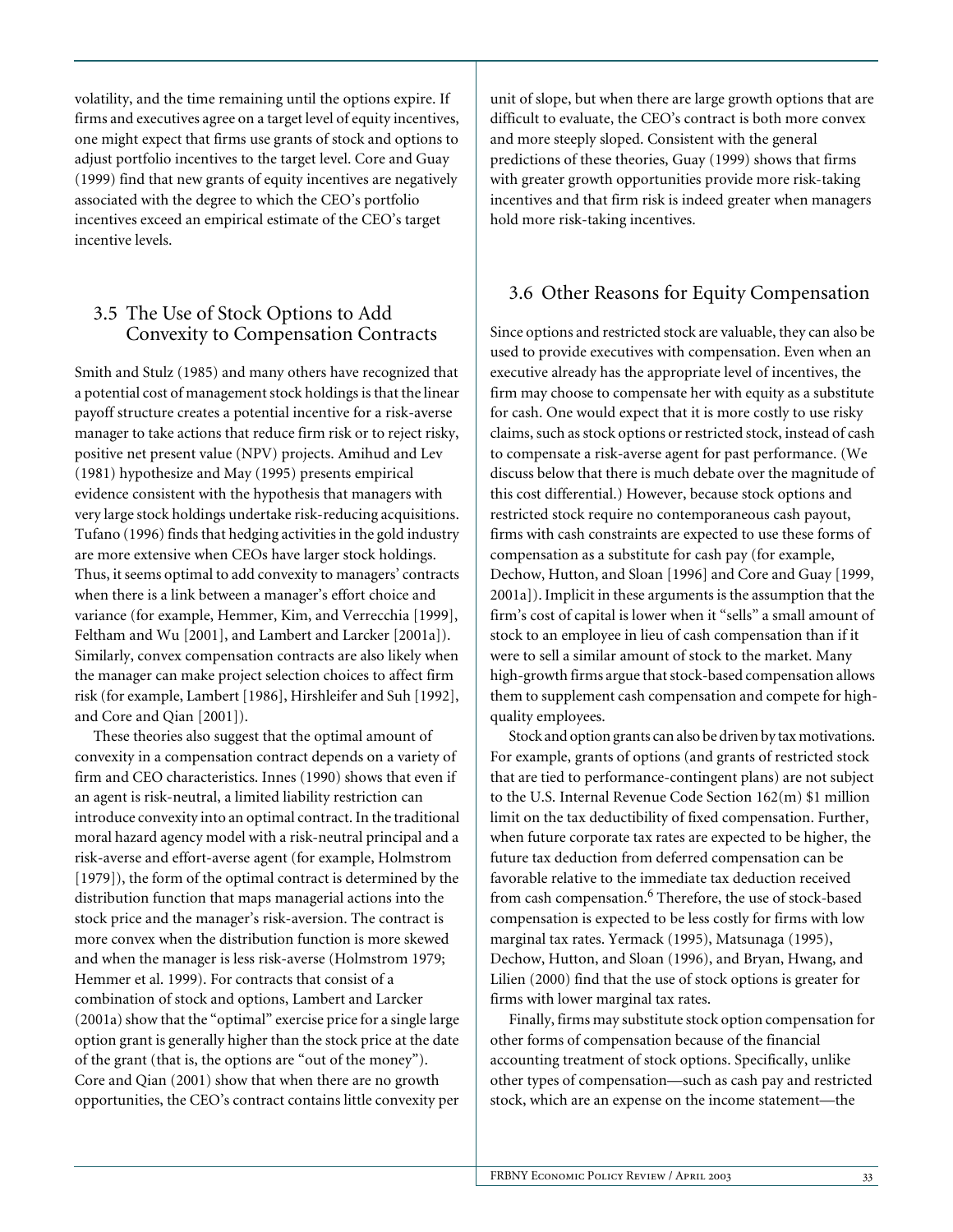value of stock option grants is generally not expensed, but is instead disclosed in the footnotes to the financial statements. Dechow, Hutton, and Sloan (1996) and Core and Guay (1999, 2001a) provide some evidence that option grants are larger when it is more costly for firms to have low earnings (because of dividend constraints or debt covenants). Further, for reasons that are not well understood, some firms appear to believe that the distinction between recognition and disclosure of option expense is economically important. Carter and Lynch (2001b) provide direct evidence that firms are willing to incur economic costs to obtain favorable accounting treatment for stock options when they show that firms accelerate option repricings to obtain such treatment.

## 4. Controversies, Unresolved Issues, and Topics for Future Research

## 4.1 Equity Incentives and Firm Performance

There is presently no theoretical or empirical consensus on how stock options and managerial equity ownership affect firm performance. Studies of this issue generally take one of two perspectives. Studies such as Morck, Shleifer, and Vishny (1988) argue that, on average, observed CEO equity ownership and incentives are "too low." If this were true, most firms would increase firm value by increasing CEO equity incentives. In this setting, CEO equity ownership and firm performance should exhibit a positive association because high- (low-) ownership CEOs are closer (further away) from optimal incentive levels.

Morck et al. (1988) find some evidence consistent with this hypothesis, except among CEOs with very large fractional equity ownership. McConnell and Servaes (1990) find evidence of a positive relationship between increases in ownership and firm performance as long as managerial ownership is less than 50 percent. Frye (2001) finds evidence that firms that provide more equity-based compensation to employees perform better. Sesil, Kroumova, Kruse, and Blasi (2000) find mixed evidence that firms using options extensively perform better, and Ittner et al. (2001) find that the relationship between option grants and firm performance varies across organizational levels within a sample of new-economy firms. A limitation of this research is that the causal direction of the relation between equity incentives and performance is unclear (Kole 1996). Rather than higher equity incentives producing better future firm performance, it may be the case that firms expecting better

future performance grant more equity (for example, Yermack [1997]). It would be worthwhile for researchers to analyze this important question using a simultaneous equation or transfer function approach (incorporating leads and lags) to provide evidence on the directionality of the function linking equity ownership with firm performance. Obviously, one problem with this econometric approach is that it is necessary to specify both the structural and reduced-form equations, along with the selection of appropriate instrumental variables (Himmelberg et al. 1999).

Also consistent with this hypothesis is evidence of a positive association between management stock and option holdings, and firm leverage (for example, Mehran [1992] and Berger, Ofek, and Yermack [1997]). Berger et al. (p. 1437) conjecture that firms generally have too little leverage and that shareholders value increases in leverage associated with increases in ownership. The authors provide evidence that increases in option holdings, but not increases in stock ownership, are associated with increases in leverage.

Related literature in corporate finance examines the performance of companies completing a leveraged buyout (for example, Kaplan [1989] and Smith [1990]) and reverseleveraged buyouts (for example, Holthausen and Larcker [1996]). These changes in organizational structure are generally associated with large shifts in the level of equity owned by executives (in both dollar terms and as a percentage of firm value). The results of these studies reveal large increases (decreases) in performance for firms completing a leveraged buyout (reverse-leveraged buyout). Moreover, the performance consequences are associated with changes in managerial equity ownership.

In contrast to studies that view equity incentives as being too low, Demsetz and Lehn (1985), Core and Guay (1999), and Himmelberg, Hubbard, and Palia (1999) consider an alternative prediction about the relationship between equity incentives and performance. These authors conjecture that firms and managers contract optimally, and that managerialownership levels are set, on average, at the value-maximizing level.<sup>7</sup> In these studies, equity-incentive levels are determined by firm and manager characteristics. For example, as noted above, higher (lower) ownership is predicted and observed in firms where more (less) monitoring is required. From this perspective, no simple ex-ante relationship between ownership and firm performance is expected. That is, low-ownership firms are not necessarily expected to perform poorly because these firms do not require high-powered equity incentives to ensure that managers take appropriate actions. Similarly, highownership firms use high-powered equity incentives to resolve serious monitoring problems not because they expect that high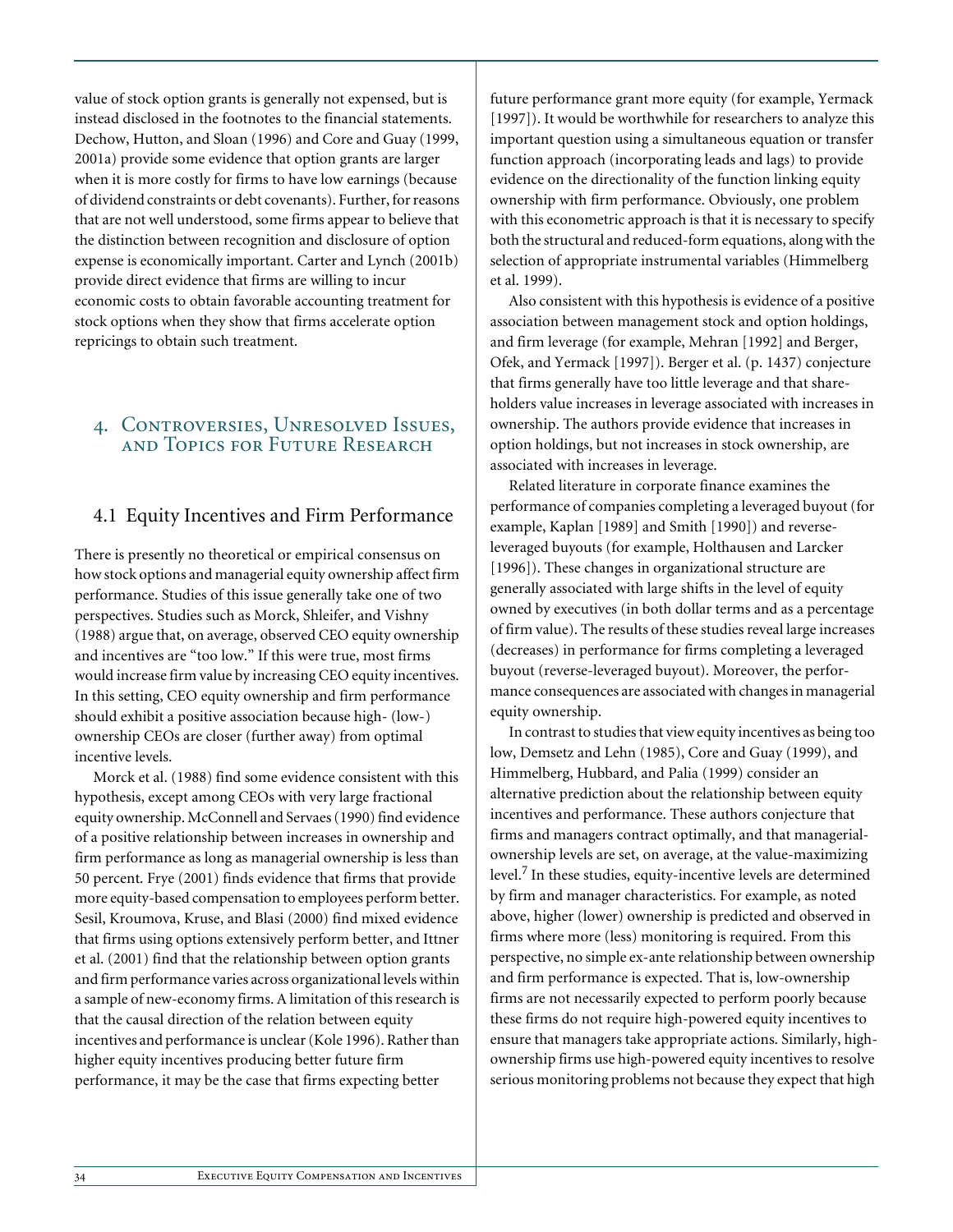incentive levels will allow them to achieve positive abnormal performance. Himmelberg, Hubbard, and Palia (1999) present evidence to support the view that one would not expect to see an association between performance and the level of incentives in equilibrium. However, as discussed by Zhou (2001), future research is necessary to examine the appropriateness (goodness of fit) for the structure imposed by Himmelberg et al. (1999).

It can be argued that a problem with cross-sectional studies of the determinants of equity incentives is that they provide little evidence of whether firms systematically require incentive levels that are "too high" or "too low." That is, incentive levels could vary across firms in ways that are consistent with economic theory and yet still be on average too high or low. However, if this were the case, one would expect it to be readily documented by studies that examine the relationship between equity incentive levels and firm performance. For example, if all firms imposed excessively large equity incentives on executives, firms with the lowest incentive levels should be closest to optimal and have the better performance, whereas firms with the highest incentive levels should be furthest from optimal and have the worst performance. The fact that empirical researchers have had difficulty documenting a robust relationship between incentives and performance suggests that the data are not well described by a simple story about incentives being "too high" or "too low" for most firms.

The two schools of thought about the expected relationship between performance and incentives make very different assumptions about the nature of the adjustment costs of correcting suboptimal contracts. For example, Morck et al. (1988) implicitly assume that adjustment costs are so great that firms cannot recontract when incentives are not properly aligned. Therefore, these firms deliver lower cash flows to their shareholders, and their market values are lower. $^8$  Conversely, by concentrating on the equilibrium behavior of optimizing firms, Demsetz and Lehn (1985) assume that firms can continuously recontract because there are no adjustment costs. The choice of one of these two extremes drives the design and interpretation of the results of any study that examines the relationship between ownership and performance. It is perhaps not surprising that there is no consensus on the performance consequences of managerial equity ownership.

As an alternative approach, we suggest that firms choose optimal managerial equity incentives when they contract (consistent with the literature that predicts no link between ownership and performance), but that transaction costs prohibit continuous recontracting (consistent with the literature that documents a strong relation between ownership and performance). Because ownership is periodically reoptimized, we expect no association between ownership and firm performance in a cross-sectional regression that controls for the endogenous determinants of firms' optimal ownership levels. However, because contracting is not continuous, firms' ownership levels gradually deviate from the optimal level. This means that a subset of firms always has misaligned incentives but recognizes that the costs associated with recontracting sometimes exceed the benefits. Given these assumptions, an effective sample for testing for a link between ownership and firm value is a set of firms for which managerial equity ownership levels are too low (high), but then recontract to increase (decrease) ownership. For this sample of firms, required adjustments in managers' ownership should increase cash flows to shareholders and increase firm value because firms should rationally recontract only when the benefits associated with better aligned incentives are greater than the costs of recontracting.

Core and Larcker (forthcoming) explore this approach in the context of target ownership plans. They argue that if target ownership plans improve managerial incentives, adoption should have favorable operating performance consequences for the firm. They assume that when a firm with low managerial ownership requires that managers increase their ownership, this increase mitigates agency problems and motivates managers to select actions that are more consistent with shareholder objectives. Their evidence is consistent with this hypothesis.

Overall, despite considerable prior research, the performance consequences of equity ownership remain open to question. Clearly, the need for high-powered incentives varies across firms and thus greater equity ownership by a particular executive does not necessarily imply that agency costs are lower or that performance will be stronger. However, empirical evidence that equity incentives vary across firms in ways consistent with economic theory does not preclude the possibility that costly contracting allows incentives periodically to become misaligned or that some firms contract suboptimally with their executives. Exploring the extent of these latter possibilities is an area for future research.

#### 4.2 Executive versus Market Valuation of Equity and the Efficiency of Equity Compensation

Lambert, Larcker, and Verrecchia (1991) point out that the manager's entire portfolio of stochastic and nonstochastic wealth is important for contracting purposes. The study models a firm that gives a risky contract to a manager who has initial wealth correlated with the stock price. Lambert et al.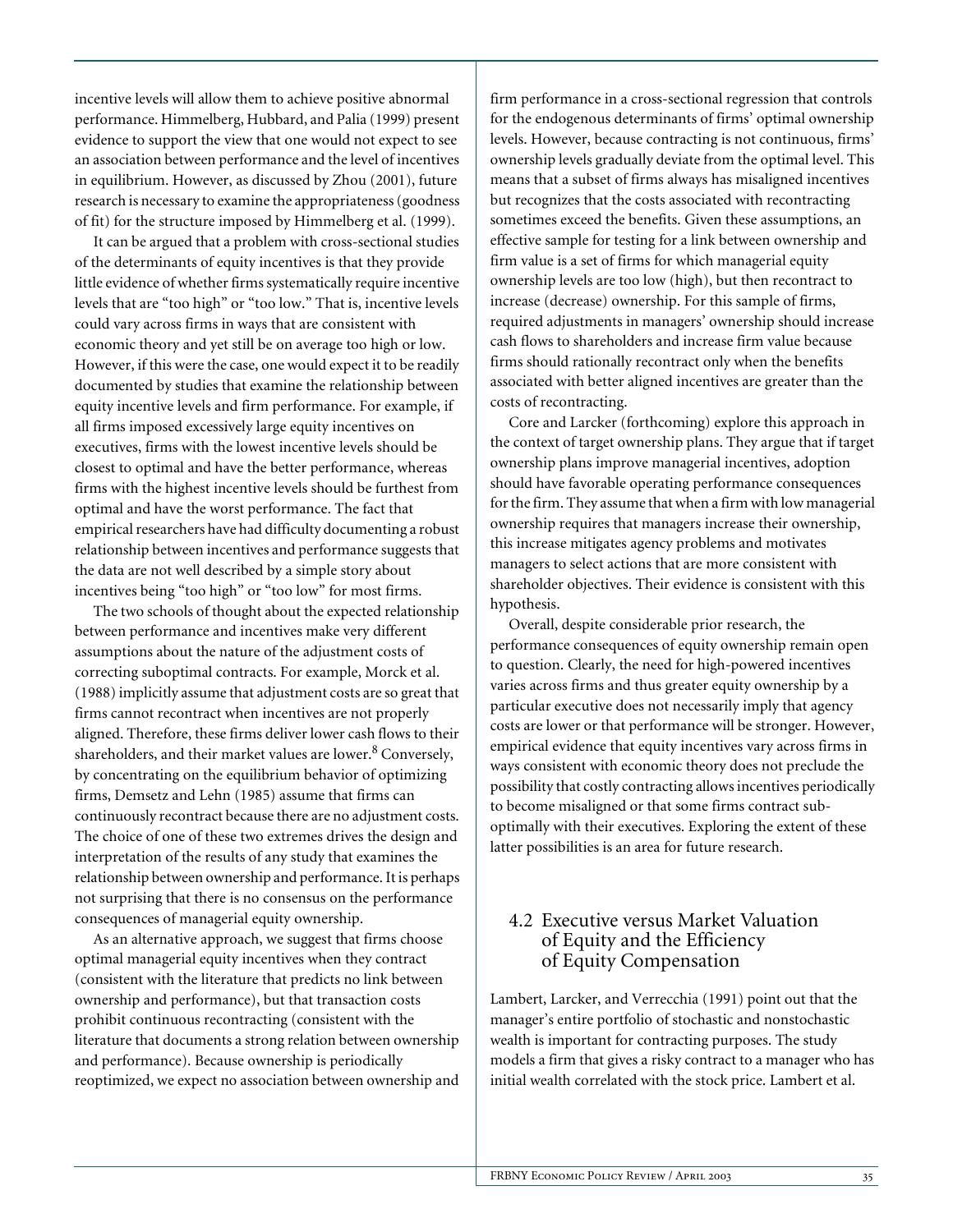show that the risk-averse and undiversified manager has a certainty-equivalent value for the contract that is less than the risk-neutral firm's value of the contract (or, equivalently, the cost to the firm of providing the contract). These results are consistent with the standard agency result that a contract that imposes risk on an agent is more costly than a contract that imposes no risk.

In contrast to Lambert et al., most agency models do not explicitly consider outside wealth: the contract has to meet the agent's reservation utility in expectation (for example, Holmstrom [1979]). Because all executives have outside wealth, this simplification can lead to some confusion in empirical tests of these models. However, these models can be expanded to incorporate outside wealth by assuming that the agent's reservation utility is greater when the agent has more outside wealth (for example, Lambert and Larcker [2001a]). The optimal contract in this setting unwinds some of the agent's initial wealth and replaces it with a precise exposure to firm risk. For example, the contract might require the agent to sell her investment in the market portfolio and purchase a position in the firm's stock.

A central insight of Lambert et al. is that in a contracting setting, it is costly for the principal to ignore the structure of the manager's wealth. For typical power utility functions, Lambert et al. show that the manager's valuation of an option can be less than 50 percent of the Black-Scholes value when the manager is constrained to hold 50 percent of his wealth in firm stock. The valuation is lower for managers who are more risk-averse and less diversified. Finally, Lambert et al. provide evidence that giving an undiversified agent a stock option can lead to incentives to actually *reduce* variance, as opposed to the more typical assumption that an agent with a stock option has an incentive to increase variance. This last finding partly results from the authors' assumption that the agent can reduce firm variance without changing its expected return. In the Black-Scholes model, an option is made more valuable when variance increases because of the assumption that there is a risk-return tradeoff in which expected returns increase when variance increases. Lambert et al. de-link this risk-return tradeoff, and show that an agent prefers a decrease in variance when there is no decrease in expected returns. This result does not depend on risk-aversion, as even a risk-neutral agent would prefer a variance decrease for an in-the-money option, provided that the variance decrease did not reduce the expected stock return. The analysis of Lambert et al. and subsequent work by Hall and Murphy (forthcoming), Hall and Murphy (2000), Carpenter (2000), and others illustrate the importance of considering the manager's total portfolio of wealth when valuing a stock option portfolio from the perspective of the manager.

Hall and Murphy (forthcoming) replicate the analysis in Lambert et al. (1991) and use it to make some normative prescriptions about the structure of current compensation arrangements. Hall and Murphy claim that stock options are a wasteful and inefficient means of conveying *compensation*. The intuition is that paying *compensation* in stock or options to a risk-averse executive can be more costly to the firm than delivering to the executive the same value in cash. This is unquestionably true if the effect of the compensation is solely to increase the amount of risk imposed on the executive and the incentive effects of the stock options are ignored. However, some firms may deliver compensation in the form of equity rather than cash (for example, to conserve cash). In these cases, because the intended purpose of the equity *compensation* is not to increase risk imposed on the executive, the firm likely would allow the recipient to rebalance her portfolio so that the firmspecific risk that the recipient was exposed to after the grant was the same as it was before the grant (Core and Guay 2001b). As described below, executive valuation of equity compensation in this latter scenario is likely to be substantially different than valuation in the former setting.

Similar to the Lambert et al. (1991) study, Hall and Murphy (forthcoming) assume that an executive has wealth of \$20 million and that the only two investment choices available to him are firm stock and the risk-free asset. Although the executive would prefer to hold less, he is exogenously specified to hold \$10 million of wealth in assets that are perfectly correlated with the firm's stock price (that is, stock holdings and the present value of compensation from the firm). Further, Hall and Murphy assume that the executive is exogenously constrained from selling any existing holdings and cannot rebalance portfolio holdings when he receives a \$1 million compensation payment in the form of options. In other words, the firm gives the executive compensation, but simultaneously increases the risk imposed on him by not allowing portfolio rebalancing.

Now consider how the executive values the \$1 million option grant in this setting. After the grant, he has \$11 million in equity, which is further away from his preferred level of stock holdings. Because the executive cannot implement any portfolio rebalancing and is not provided with a compensating risk premium, he values this option grant at less than its Black-Scholes value of \$1 million. Since the value received by the executive can be substantially below the cost to the firm, Hall and Murphy conclude that equity grants are an expensive form of *compensation*. However, as noted above, this grant increases incentives and is not pure compensation. Further, because stock option grants impose more risk on executives per dollar of compensation compared with the risk per dollar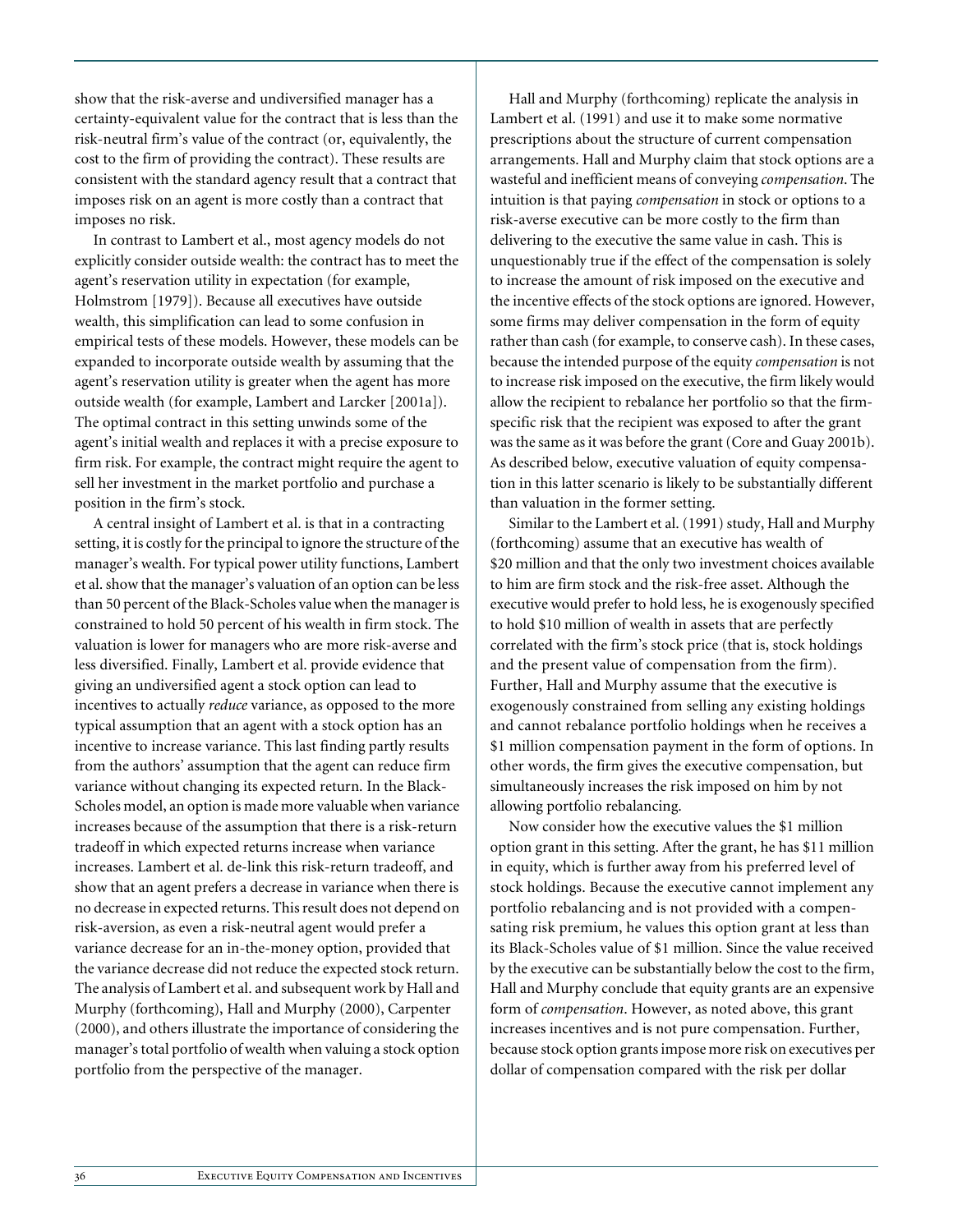imposed by stock grants, Hall and Murphy conclude that stock option compensation is an inefficient form of equity compensation. In addition, they conclude that the use of Black-Scholes deltas overstates the incentives provided by an executive's option portfolio, and suggest that researchers must risk-adjust compensation payments. This conclusion again follows from the assumption that the risk-averse executive cannot rebalance his portfolio following an increase in its value, and therefore will discount this value increase.

It is important to note that Hall and Murphy implicitly assume that the option grant improves incentives: "If the grant provides incentives that shift the distribution, and if the shift is not already incorporated into stock prices as of the grant date, we will *underestimate* [emphasis added] both the cost and value of the option" (forthcoming, section 2, footnote 13). As discussed above, this assumption that all firms have too few incentives is equivalent to an assumption that firm incentives are out of equilibrium. If one believed that incentives were in equilibrium, one would not ex ante expect that an equity grant would improve incentives. Further, if one believed that incentives were in equilibrium, one would not expect the firm to restrict the executive from selling stock to rebalance incentives following price increases.

Core and Guay (2001b) relax the exogenous assumptions of Lambert et al. (1991) and Hall and Murphy (2001), and instead assume that the equity grant is made as *compensation* under a contract between the firm and the executive. Specifically, Core and Guay assume that the executive's holdings of \$10 million in firm equity are not exogenously specified, but are instead part of a second-best optimal employment contract, which requires her to hold exactly \$10 million of equity incentives. Finally, they assume that the executive is allowed/required to rebalance portfolio holdings over time to maintain the agreed level of incentives. Now consider how this executive values a \$1 million grant of equity. Because she is allowed to implement portfolio rebalancing and sell \$1 million of existing stock holdings at their market value and still maintain the contracted level of firm equity, the executive will value the equity grant at its market value. Using similar logic and assumptions, Core and Guay show that the executive values a change in the value of her stock and option portfolio at its market value. This conclusion again follows from the assumption that the riskaverse executive can rebalance her portfolio following an increase in its value back to the contractual, second-best, optimal level of incentives. Thus, under these assumptions, the Black-Scholes sensitivity of stock and option portfolio value to stock price—as typically used by researchers—is a reasonable approximation for executives' incentives to increase the stock price.

A key assumption in the Core and Guay (2001b) analysis is that because the executive is allowed to rebalance to the target incentive level, there are no incentive effects induced by the \$1 million grant that increase or decrease the principal's expected payout. If this assumption does not hold (for example, as in Hall and Murphy [2001]), the stock option grant changes incentives and affects the principal's payout, and the analysis becomes considerably more complicated.

These two arguments represent polar cases, and the relative applicability of the two approaches depends on one's assumptions and the specifics of the situation under study. The Hall and Murphy (2001) analysis most directly applies to the cost of imposing additional *incentives* on an executive (assuming that this increase is optimal from the perspective of shareholders). However, this approach is not directly related to the use of equity as *compensation* because compensation relates to the payment made to executives, not the risk imposed. The opposite is true for the Core and Guay (2001b) approach. Their analysis addresses the use of equity grants to provide compensation, and assumes that there is an equilibrium level of incentives and that the executive has an ex-ante contract that requires him or her to hold this level of equity incentives. Grants of incentives following the contract do not change the level of incentives required, and accordingly these grants are valued at market value because they impose no extra risk. Further, the Core and Guay argument assumes that the costs of selling stock to rebalance the level of risk imposed on the executive are small (so that the executive can rebalance frequently and completely), and the executive's value of the grant is reduced as these costs increase. Rebalancing costs include trading commissions and Securities and Exchange Commission (SEC) and other (implicit or explicit) restrictions on when stock can be sold. Core and Guay (forthcoming b) also show that, provided the executive can rebalance once shortly following the equity grant, the executive is expected to value a typical newly granted option at 95 percent of its market value.

The Hall and Murphy (2001) analysis may be applicable to very large option grants ("mega-grants") that impose excess incentives beyond the optimal level that the executive cannot shed. However, mega-grants may be a case where the executive has control of the board and uses this grant to extract wealth from shareholders. (It is frequently hypothesized that options are a means of rent extraction—for example, Core, Holthausen, and Larcker [1999]—but as we discuss in Section 4.6, this hypothesis lacks an explanation of why risky option grants are a preferred means of rent extraction.) In either case, when the effect of a compensation payment is to impose extra risk on the executive, there is no doubt that the executive values this compensation payment at less than its market value. When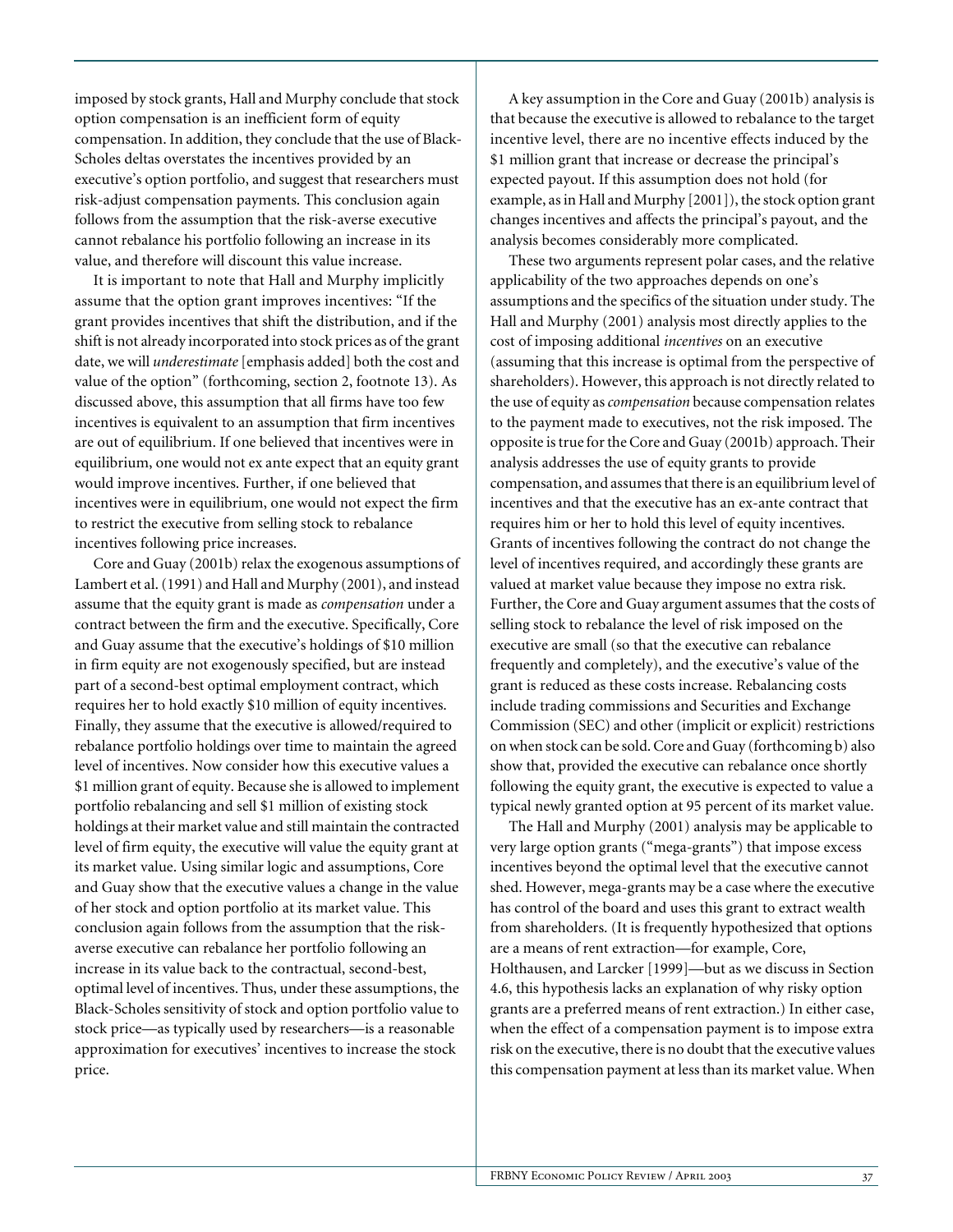this extra risk is inefficient, the compensation payment is inefficient.

A key issue in the debate over the valuation and efficiency of equity compensation is the extent to which executives actually rebalance their stock and option portfolios in response to equity grants. Although empirical evidence suggests that executives do rebalance their portfolios in response to stock and option grants (for example, Janakiraman [1998], Heath, Huddart, and Lang [1999], Ofek and Yermack [2000], and Core and Guay [2001a]), the extent of this activity and how it varies cross-sectionally remain open questions.

Finally, a problem with both the Core and Guay, and Hall and Murphy approaches is that they do not provide explicit models that explain why stock options arise in an optimal contracting setting. Both approaches impose some exogenous structure and assume that the principal-agent problem is solved by a contract that is linear in the stock price. This assumption focuses on the fact that option grants and restricted stock grants provide incentives to increase the stock price, but ignores the convexity and risk-taking incentives created by the options (as noted above). The continued development of optimal contracting models for stock options and equity grants, and careful testing of their empirical implications, would be very helpful for understanding the valuation and efficiency of equity compensation.

#### 4.3 The Debate over Relative Performance Evaluation

A widespread concern among both practitioners and academics is that executive portfolios lack relative performance evaluation (RPE) or, equivalently, that stock and stock options gain value not only because the firm performs well, but also because the market rises. For example, Abowd and Kaplan (1999) remark:

Stock options reward stock price appreciation regardless of the performance of the economy or sector. Why should CEOs be rewarded for doing nothing more than riding the wave of a strong bull market? If the exercise price could be linked to measures like the S&P 500, or an index of close product-market competitors, then executives would be rewarded for gains in stock price in excess of those explainable by market factors outside their control. If market-wide stock movements could be netted out of executive incentive schemes, then equivalent incentives could be provided while reducing the volatility of the executives' portfolios (p. 162).

Murphy (1999) and Gillan (2001) echo a similar perspective. Abowd and Kaplan suggest that current practices are wasteful and that research could "lend insight into the value of resources *squandered* [emphasis added] by a failure to implement relative performance evaluation plans" (p. 163).

A central tenet of agency theory is Holmstrom's (1982) prediction that compensation contracts are expected to filter out systematic noise through relative performance evaluation. Janakiraman, Lambert, and Larcker (1992), Antle and Smith (1986), Gibbons and Murphy (1992), and others have found relatively little evidence that the annual bonus portion of executive compensation exhibits RPE. However, given our observation above that most of a CEO's incentives come from his or her equity portfolio, the lack of *explicit* RPE in a bonus payment does not imply the lack of implicit RPE in the overall contract. Casual empiricism, such as in Abowd and Kaplan's study, observes large stock and option portfolios, and assumes there is no RPE. That is, if firms use RPE, one might expect to see explicitly indexed CEO contracts, where the CEO holds securities that only expose him to idiosyncratic firm performance and effectively remove systematic risk from the CEO's performance evaluation. We argue below that while there is no *explicit* RPE in CEOs' stock and option portfolios, there is considerable *implicit* RPE in these portfolios.

A potential explanation for the apparent rarity of RPE equity incentives follows from the observation that CEOs are expected to hold equity portfolios that reflect the terms of their employment contracts, not the portfolios they would choose in the absence of constraints. Portfolio theory predicts that a rational, risk-averse CEO would hold *no* stock in her firm (in the absence of private information), and instead would have *all*  of her wealth invested in a diversified portfolio.  $^9$  That is, a CEO will generally hold a substantial quantity of stock in her firm only if required to do so as part of the compensation contract (for example, for incentive reasons).<sup>10</sup> Under certain assumptions, this form of employment contract is reasonably consistent with an RPE prediction that the optimal contract requires the CEO to hold more than her preferred exposure to the firm's idiosyncratic (nonmarket) return.

To see this, imagine that a firm hires a new CEO with \$100 in outside wealth that the executive prefers to hold in the market index (with return  $R_m$ ). (For simplicity of exposition, we assume that the CEO prefers to hold 100 percent of his outside wealth in the market index, but the same argument applies if the CEO prefers to hold a combination of the risk-free asset and the market index.) Suppose that the employment contract with this new CEO requires the purchase of \$50 of the firm's stock, which the executive finances by selling \$50 of his market holdings.<sup>11</sup> Under the simplifying assumption that the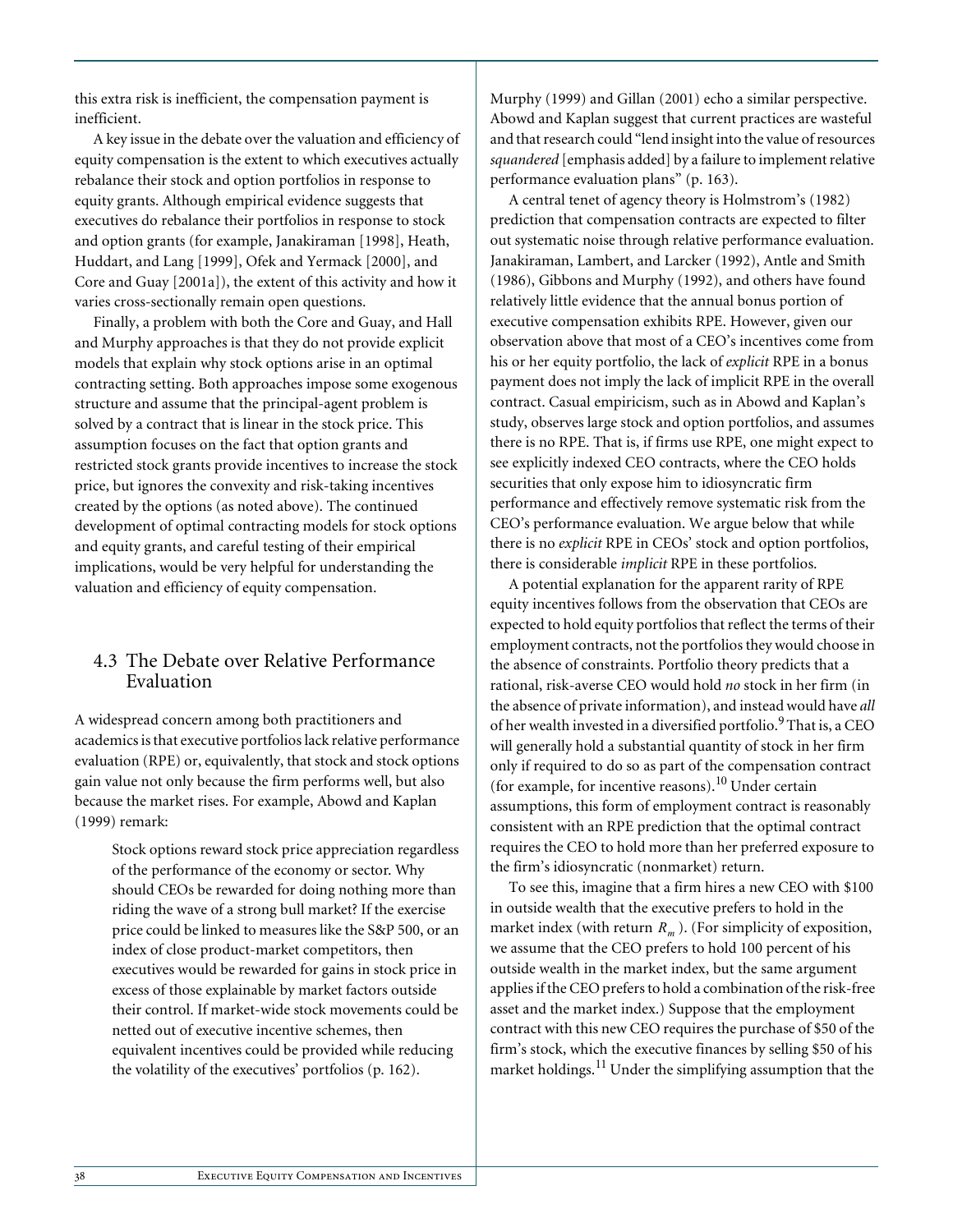firm has a beta equal to 1, the stock return is  $R_m + R_i$ . Accordingly, after fulfilling the contract, the executive owns \$50 in the market portfolio with return  $R_m$  and \$50 in firm stock with return  $R_m + R_i$ . This new portfolio is equivalent to the \$100 market portfolio that was originally held, plus a new \$50 exposure to the idiosyncratic component of the firm's return  $R_i$ . The executive's wealth is no more correlated with market movements after the contract than that preferred in the absence of the contract. The only aspect that has changed is that the executive now holds a \$50 exposure to the firm's idiosyncratic risk, which is exactly the prediction of RPE. The implicit indexing of the executive's holdings of the firm's stock is not observed because the structure of the executive's outside wealth and preferences is not observed (Core, Guay, and Verrecchia 2000; Core and Guay 2001b; Jin 2001). This analysis suggests that executive contracts are likely to be more consistent with RPE than might be observed by casual empiricism or by previous empirical RPE research that has not considered the structure of the executives' other wealth.

The explicit use of RPE in executive compensation contracts (for example, indexed stock options) is quite uncommon. Johnson and Tian (2000) note some possible reasons for this empirical observation. Firms face several potentially costly implementation issues with respect to indexed options. For example, an observable nonmanipulable benchmark index must be specified that captures common uncertainty beyond the executive's control (for example, Dye [1992]). Indexed options can create greater incentives to increase risk than standard options. Furthermore, as discussed below, indexed options require the firm to use variable financial accounting that results in compensation expenses for options. A disadvantage of indexed stock option contracts would be evident if the recognition of accounting expenses is important to the firm. Nevertheless, the extent of RPE in executive compensation contracts is an important issue that deserves further research.

## 4.4 Do Firms Contract over CEO Wealth?

A key issue in understanding the efficiency of equity-based compensation and incentives is to determine whether firms contract over CEO wealth. We hypothesize that an efficient contract varies the amount of incentives given to a CEO as a function of the CEO's total wealth (as well as a variety of other parameters). To demonstrate the intuition behind this claim, we make the simplifying assumption that the optimal contract is a linear function of the stock price, and consider how a firm would contract with a CEO who has constant relative riskaversion. Given that the CEO has constant relative riskaversion, and conditional on firm characteristics and CEO effort-aversion, the optimal linear contract would expose some fixed proportion of the CEO's wealth to firm risk. This risk exposure would be equivalent to requiring the CEO to own stock with value equal to a fixed proportion (say, 60 percent) of his or her wealth.<sup>12</sup> Now suppose that there are two CEOs who have the same wealth, the same constant relative risk-aversion utility functions, the same marginal product, and the same cost of effort. Each CEO has the same efficient contract. Then one CEO inherits a lot of money, but the second loses all outside wealth in a divorce. Unless they recontract or rebalance, both CEOs have incentives to take actions that do not maximize firm value, the first by working less and the second by taking fewer risks. Only if CEOs have constant absolute risk-aversion (that is, a CEO with \$100 in wealth values a \$10 gamble the same as a CEO with \$1 million in wealth) would there be no benefit to wealth-based contracting.

 Given that the merits of wealth-based contracting are compelling, it is interesting to consider what frictions might prevent the firm from engaging in this economic approach. To write such contracts, the firm requires information about the executive's firm-specific wealth as well as total wealth (inside and outside). Contracting over firm-specific wealth would not seem to pose much of a problem because these amounts are readily observable, given U.S. disclosure and insider-trading laws. For example, the SEC legally requires that insiders disclose their own firm stock holdings, option exercises, direct purchases and sales of stock, and any indirect "quasi-sales" of stock through synthetic instruments such as caps or collars (Bettis, Bizjak, and Lemmon 1999). As a result, the majority of costs from implementing wealth-based contracting are likely to stem from the absence of information on the manager's outside wealth, which he or she is under no legal obligation to disclose. However, even if the firm does not know exactly the executive's outside wealth, it can form an unbiased expectation of it. For example, the firm is likely to have substantial knowledge about previous employment history that provides information about outside wealth (such as previous cash compensation, stock holdings of previous employers, and number of years employed).

Empirical evidence documenting whether firms contract over executive wealth would provide important insights into the research questions outlined in Sections 4.1-4.3. However, to our knowledge, there is little direct empirical evidence on this topic. Yet anecdotal evidence from conversations with companies and consultants suggests that firms consider their CEO's total risk exposure. For example, we know of a retailer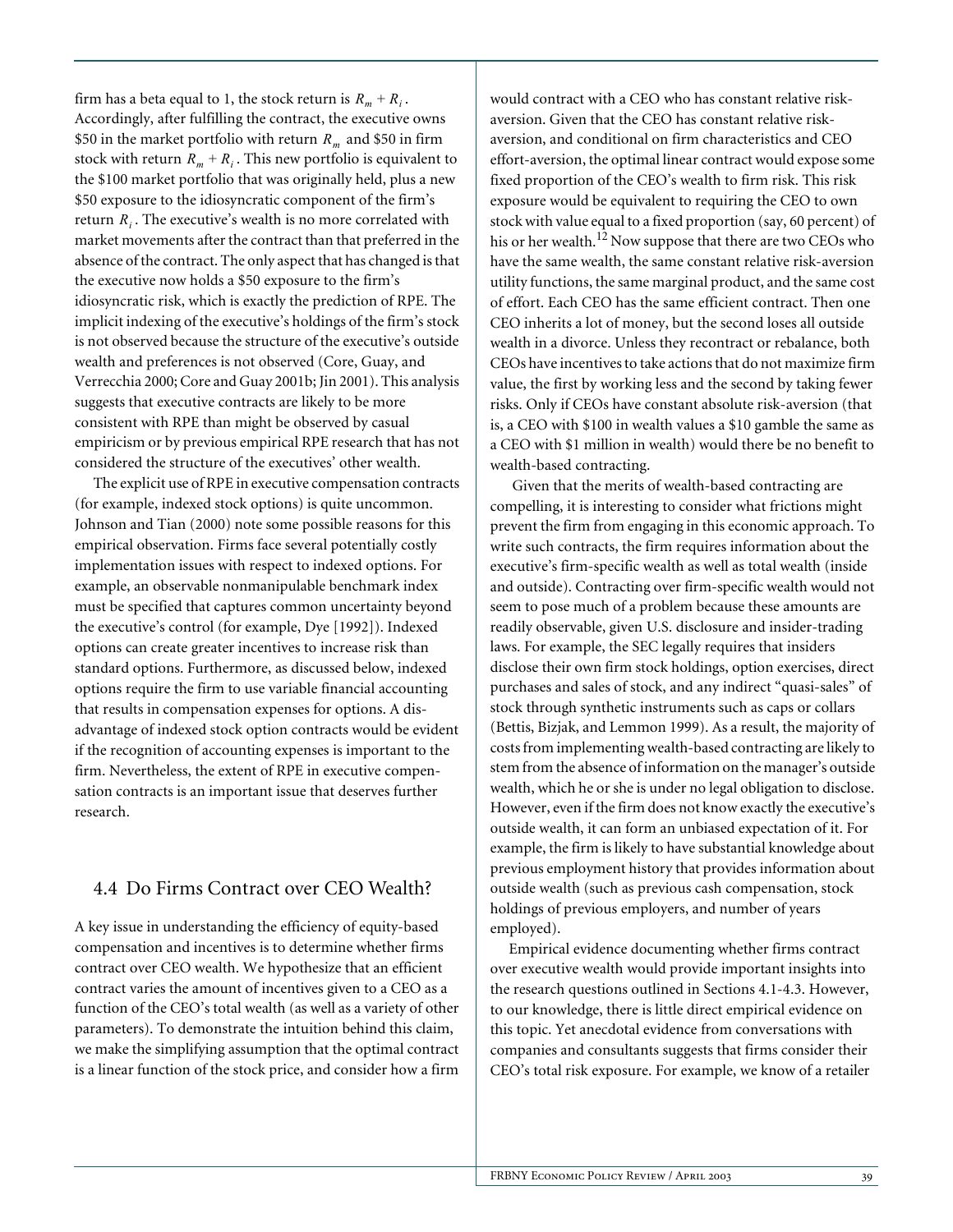that emerged from bankruptcy and gave a new CEO 1,000,000 at-the-money options at a low stock price (\$10). The options produced substantial risk-taking incentives for the CEO and he implemented "risky" strategic and operational initiatives resulting in substantial stock price appreciation (\$100). After this outcome, the CEO became very risk-averse and refused to adopt risky projects. One explanation was that he wanted to "bank" the gain, and any risk or volatility was undesirable to him. The board's solution was to encourage the CEO to rebalance his wealth by exercising the in-the-money options. The board then replaced the exercised options with new at-themoney options. Obviously, it is difficult (and inappropriate) to generalize from anecdotes such as this one.

Indirect evidence of wealth-based contracting includes Baker and Hall (1998) and Core and Guay (1999), who show that CEO incentives increase with firm size. Firm size can be used as an indirect proxy for CEO wealth as larger firms require more talented CEOs who demand greater compensation (Smith and Watts 1992). The evidence in Core and Guay (1999) that CEO incentives increase with CEO tenure may also indicate a relationship between CEO wealth and CEO incentives (assuming more senior CEOs have greater wealth). The finding that firm-specific indicator variables dramatically increase the explanatory power of regressions that model the level of equity incentives (for example, Core and Guay [1999] and Palia [2001]) is consistent with unobserved heterogeneity in CEO wealth being associated with differences in CEO incentives. However, this heterogeneity can also be interpreted as firm-specific differences in monitoring and contracting technology (Himmelberg et al. 1999). Evidence in Core and Larcker (forthcoming) that CEO ownership targets are typically around five times CEO salary seems to run counter to a prediction of wealth-based contracting because CEO salaries likely exhibit much lower cross-sectional variation than CEO wealth (although firms may use cash pay as a noisy proxy for wealth levels).

Finally, recent research by Bettis et al. (1999) as well as considerable anecdotal evidence indicate that some CEOs use derivative securities such as caps and collars to hedge firmspecific risk. Consistent with the predictions of efficient wealth-based contracting, caps and collars can be an effective way to allow executives to rebalance firm-specific risk in cases where their firm-specific wealth grows beyond the level implied by an efficient contract. However, inconsistent with the predictions of efficient wealth-based contracting, in firms with poor corporate governance (such as a captured board), CEOs may be allowed to engage in these hedging activities even when it is not efficient to do so. Furthermore, some CEOs may undertake these hedging activities secretly without board

approval. However, the fact that secret hedging activities are likely to run afoul of SEC disclosure rules suggests that this behavior is not expected to be widespread. The small sample size in Bettis et al. (1999) is consistent with the hypothesis that this behavior is limited, or that firms and CEOs are engaging in this behavior and not filing required SEC disclosures.

# 4.5 Repricing Stock Options

Stock option repricing—the practice of resetting the exercise price of previously granted options that are significantly out of the money—has attracted considerable attention in recent years, and is an area of particular concern for institutional investors and the business press:

Heavy criticism has come from the financial press and from large institutional investors such as the State of Wisconsin Investment Board, who argue that resetting is tantamount to rewarding management for poor performance and that, more importantly, it destroys incentives present in the initial contract (Acharya, John, and Sundaram 2000, p. 66).

The typical argument against repricings is that firms provide options to employees as a form of equity incentives, and these incentives are intended to encourage employees to take valuemaximizing actions. When the stock price rises, employees are rewarded through the increase in the value of their options. However, if options are repriced after the stock price falls, the repricing effectively removes the risk originally imposed on the executive for incentive purposes, and may be seen as a "reward" for poor performance. Thus, critics argue that repricing is an inappropriate aspect of the compensation contract. A related point consistent with the critics' perspective is that if the firms had not repriced, over half of their sample would have stock options that were at the money within two years after the repricing event (Chance et al. 2000). This result raises the question of whether the repricing is actually necessary. Of course, two years is a long time if you lose valuable employees to competitors in the interim.

In a counterargument, Saly (1994) and Acharya et al. (2000) point out that it is generally optimal to allow a long-term contract to be renegotiated, and an ex-ante strategy of repricing options following bad outcomes dominates a commitment to not recontract. Intuitively, if the outcome is bad and is known to be the CEO's fault, the CEO can be terminated. If the firm wishes to keep the CEO following a bad outcome, it will want to provide the CEO with optimal incentives, which involves recontracting.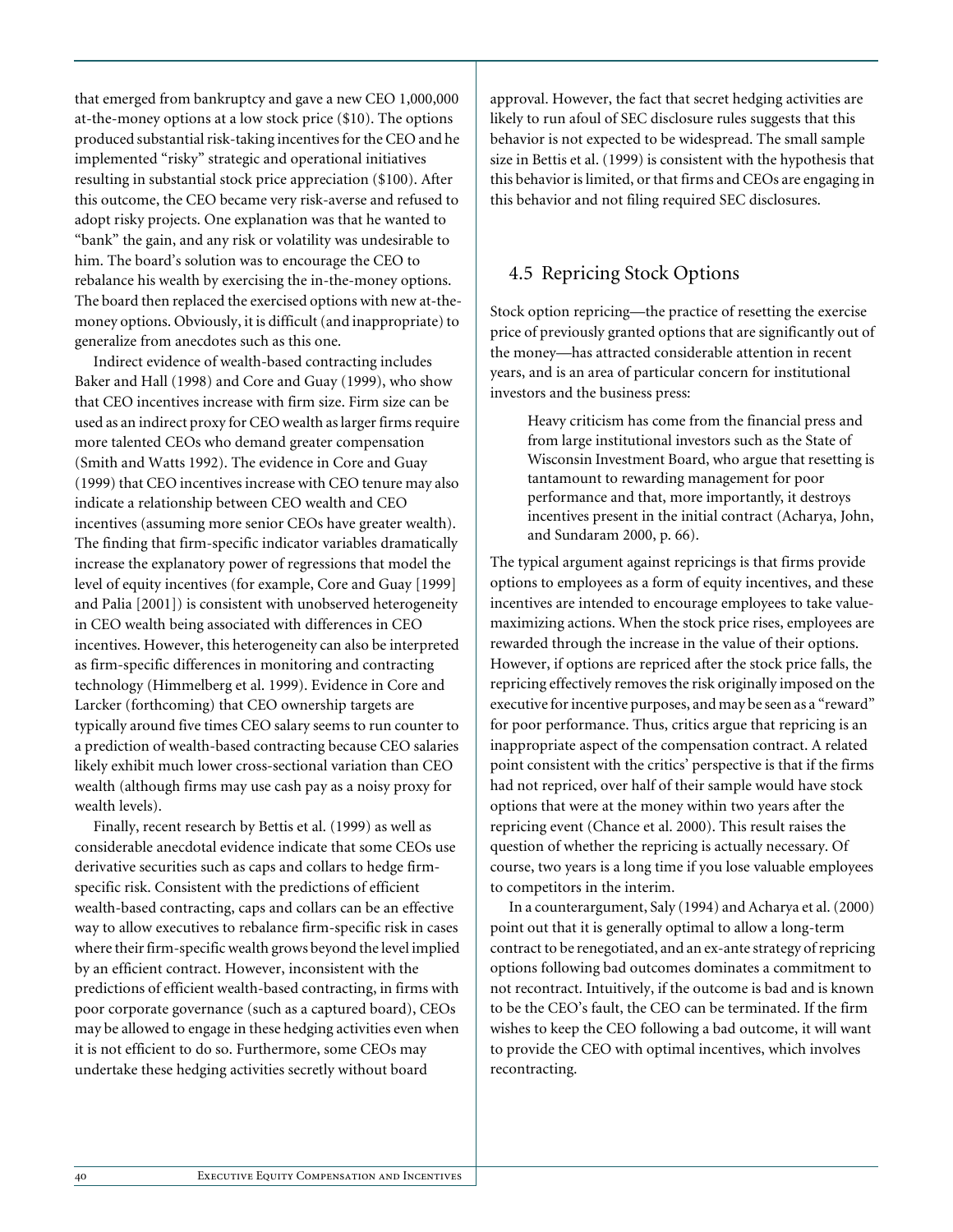Arguments against repricing also fail to consider the retention incentives that options are likely to provide. Employee stock options generally have vesting requirements that encourage employees to remain with the firm until the options are exercisable. Further, employee stock options are not tradable or portable. This means that employees must exercise any vested options when they leave the firm, thereby forfeiting the time value of the options (that is, the employees are forced into suboptimal early exercise of the options). As an employee builds up an option portfolio over time, these retention incentives increase, thereby making it more costly for a competitor to hire away the employee. That is, not only would a competitor have to pay the employee the market wage, the firm would also have to compensate the employee for the value forgone from forfeiting unvested options or suboptimally exercising options prior to maturity. When the stock price falls precipitously, these retention incentives are largely eliminated and the probability of employee turnover increases as it becomes less costly for competitors to lure employees away. Repricing options can serve to reinstate the retention incentives. Obviously, repricing is costly from the perspective of the firm, but this cost may be substantially smaller than the cost of employee turnover (Acharya et al. 2000; Carter and Lynch 2001a) and thus repricing can be a value-increasing action by the board of directors.

It is important to note that the preceding argument is limited in that it assumes the existence of options and ignores the fact that restricted stock or other forms of deferred compensation could be equally or more effective as a retention device. For example, tenure-based restricted stock could have the same expected retention value as an equivalent dollar value of options, but with less risk.

Finally, we note that although stock options are commonly thought to provide retention incentives, there is little direct empirical evidence that documents these effects. This is an important question for future research to address.

Empirical research on stock option repricing provides insight into several issues. First, researchers document the frequency of repricing. Using a sample of ExecuComp firms from 1992 to 1995, Brenner, Sundaram, and Yermack (2000) find an incidence of repricing of less than 1.5 percent per firm year. Chance, Kumar, and Todd (2000) find a lower incidence of repricing when they examine 4,000 large firms included in the NAARS database from 1985 to 1994. In a sample of firms with December 1998 fiscal years obtained from a Lexis-Nexis search, Carter and Lynch (2001a) find more than 260 firms that reprice. Interestingly, most of the firms are small, hightechnology firms that are not included in the Brenner et al. and Chance et al. studies. Consistent with Carter and Lynch, Ittner

et al. (2001) find that repricing frequency is substantially higher for small, hi-tech "new-economy" firms. For example, Ittner et al. find that 63.8 percent of the firms in their sample of 217 firms allow repricing, with shareholder approval required in 35.4 percent of the cases. Moreover, 59.6 percent of their sample have repriced stock options at least once and 31 percent have repriced stock options more than once following their initial public offering. It is worthwhile to note than a new financial accounting treatment of repricings may continue to affect their frequency. We discuss this development later.

Prior research finds that repricing follows poor firm-specific performance, and some researchers interpret this as evidence that repricings are not being undertaken to protect managers from industry performance. However, Carter and Lynch (2001a) point out that repricings are conditional on bad firmspecific performance *and* on the firm's (unobserved) decision not to terminate its employees. If bad managers are fired and get no repricing, then for the remaining sample of good managers, an observed negative relation between repricing and performance could arise spuriously because the managers who are punished for poor performance are excluded from the sample.

Brenner et al. (2000) and Chance et al. (2000) provide evidence that repricings reflect governance problems (that is, entrenched managers are more likely to conduct repricings). Brenner et al. present evidence that option grants and compensation are higher for managers whose options are repriced, although this evidence is confounded by the fact that the repricing dummy variable in their regressions is endogenous. However, Carter and Lynch (2001a) match each repricing firm against a control firm with out-of-the-money options and find no evidence of a correlation between repricings and governance problems. A limitation of empirical research on repricings, as noted by Brenner et al., is that it does not examine CEO turnover. Clearly, it would be desirable for future research to examine the motivations to reprice and the performance consequences from this board action.

#### 4.6 Manipulation of Exercise Price and Timing of Stock Option Grants

Yermack (1997) finds positive abnormal stock returns after option grants. The study presents evidence to support the hypothesis that these returns occur because managers time the option grant prior to the release of good news. By making grants before the release of good news, the manager effectively awards himself an in-the-money option, which is more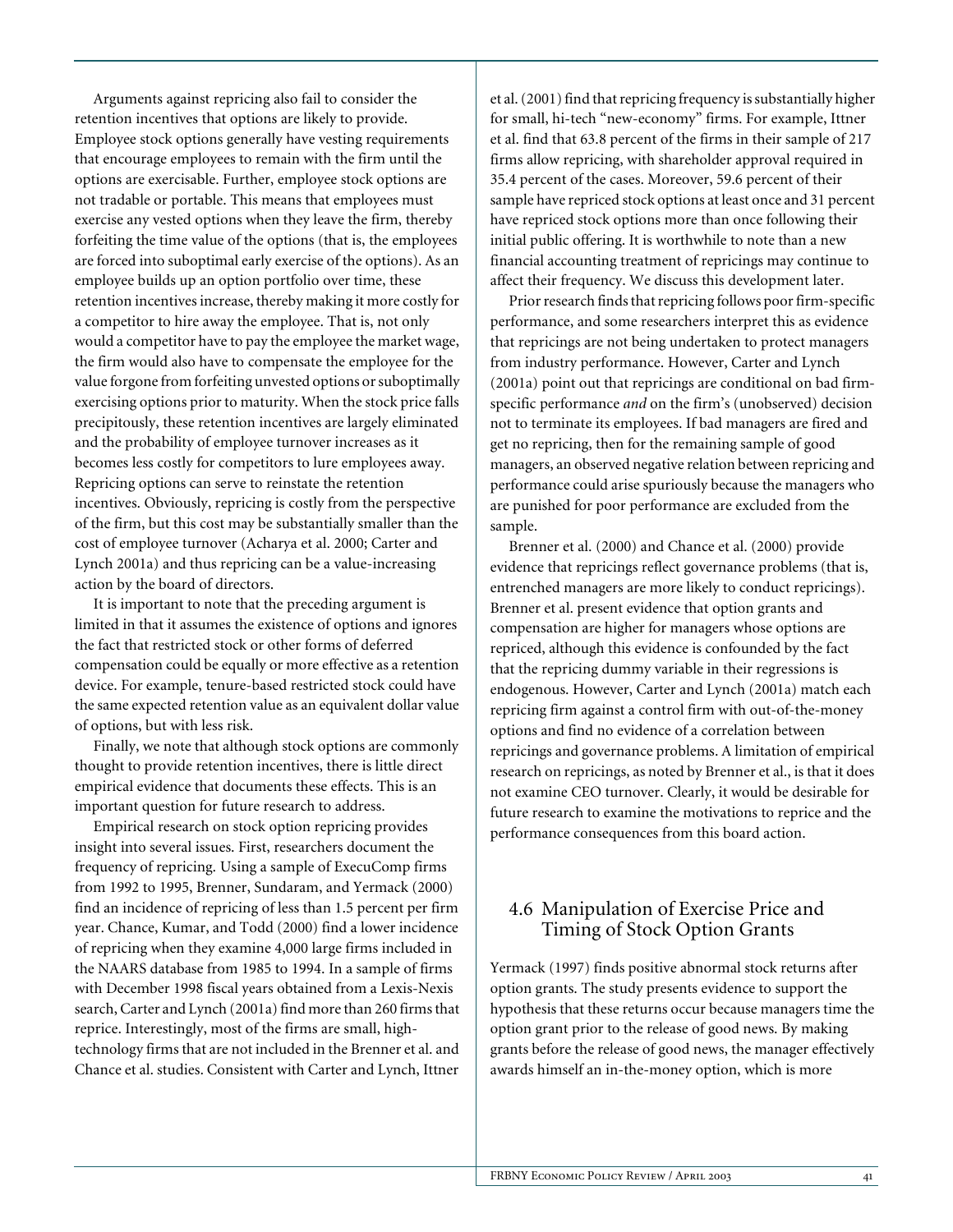valuable than the at-the-money option that he appears to grant himself. Yermack also presents evidence that the resulting discount (stock price thirty days following grant minus exercise price) is higher for firms with weaker governance (such as when the CEO is a member of the compensation committee). Complementing Yermack's argument that managers time equity grants around fixed information disclosure dates, Aboody and Kasznik (2000) suggest that managers also time the disclosure of information around fixed equity grant dates. Specifically, they provide evidence that firms delay the disclosure of good news and accelerate the release of bad news prior to stock option award periods.

Although the manipulation effect appears to be statistically significant in earlier research, one can question its economic significance and whether rational CEOs would engage in risky behavior for such a small expected gain. Based on abnormal returns for thirty days after the grant date, Aboody and Kasznik (2000) find that the disclosure strategy increases the CEO's option award value by a mean of \$46,700 (the median is \$18,500). Aboody and Kasznik argue that this practice amounts to compensation that is economically important. The amount estimated by them represents 2.5 percent (5.1 percent) of reported total CEO compensation of \$1,885,600 (CEO option compensation of \$923,400). Given that the average CEO within this sample is likely to have a stock and option portfolio worth more than ten times his annual compensation, the typical CEO's wealth gain from this behavior is much less than 1 percent. No evidence is reported as to whether total CEO compensation for the sample firms engaging in this practice is statistically different than for firms not engaging in the practice. There is also the issue of expected litigation costs in the event of shareholder litigation (discussed below) and the potential decrease in the value of their human capital as it becomes known that they are "manipulating" corporate disclosure.

Yermack argues that this type of granting practice would likely be construed as illegal insider trading. If the CEO engages in this behavior opportunistically to the detriment of shareholders and without board permission, the CEO violates his or her fiduciary responsibility to the shareholders. If shareholders sue the firm over this behavior, the CEO is not covered by the directors' and officers' firm insurance, and thus could lose his entire wealth in litigation. Unless the CEO expects the risk of being caught in this behavior to be extremely low, it seems highly irrational to engage in such risk-seeking behavior.

Both Yermack (1997, pp. 471-2) and Aboody and Kasznik (2000, p. 98) also entertain the possibility that their evidence is consistent with managers acting in shareholders' interests. For example, because the incentives to increase stock-price volatility created by an in-the-money option are lower than

those created by an at-the-money option (Lambert et al. 1991), firms may wish to issue in-the-money options but prefer to avoid the accounting cost of such options. To accomplish this objective, they allow managers to time disclosures. Provided that CEOs' and other employees' compensation are adjusted downward to reflect this extra value, one could argue that this type of behavior is entirely consistent with firms acting in shareholders' interests by writing efficient contracts that minimize a complex array of contracting costs.

Obviously, little is known about the extent to which CEOs "self-deal" with stock options. On the one hand, it has been argued that the timing of stock option grants is consistent with a form of opportunistic insider trading. However, the economic importance of this behavior for the executive and the firm is very unclear. On the other hand, arguments can be made that observed granting behavior simply reflects efficient contracting between boards and CEOs. This latter argument is bolstered by the seemingly transparent nature of self-dealing with options that should make monitoring this activity relatively easy. In addition, one might question why CEOs use stock options to extract rents given that the payoff from options is risky, depends on stock price increases, and generally has a vesting period over which the CEO must remain employed before he can realize any gains. It would be desirable for future research to provide some resolution to manipulation behavior by managers in response to stock option grants.

## 4.7 Does the Accounting for Stock Options Cause Inefficient Use of Options?

In a competitive labor market, options are granted to employees as a form of compensation in return for services rendered. Like any other factor in production, corporations use these employee services to earn profits. However, unlike other factors in production, firms generally record no accounting expense for compensation that is paid in options (assuming the grant date stock price is less than or equal to the exercise price).<sup>13</sup> It is important for the reader to note that the recognition of option compensation as an expense in firms' financial statements is a separate issue from whether option compensation is an economic cost. Institutional accounting rules are influenced by objectives to produce reliable financial statements, as well as by the political process. With respect to option compensation, these forces have resulted in financial accounting rules that allow most firms to avoid recognition of option expense in accounting earnings, and to disclose instead an estimate of the expense in a footnote to the financial statements.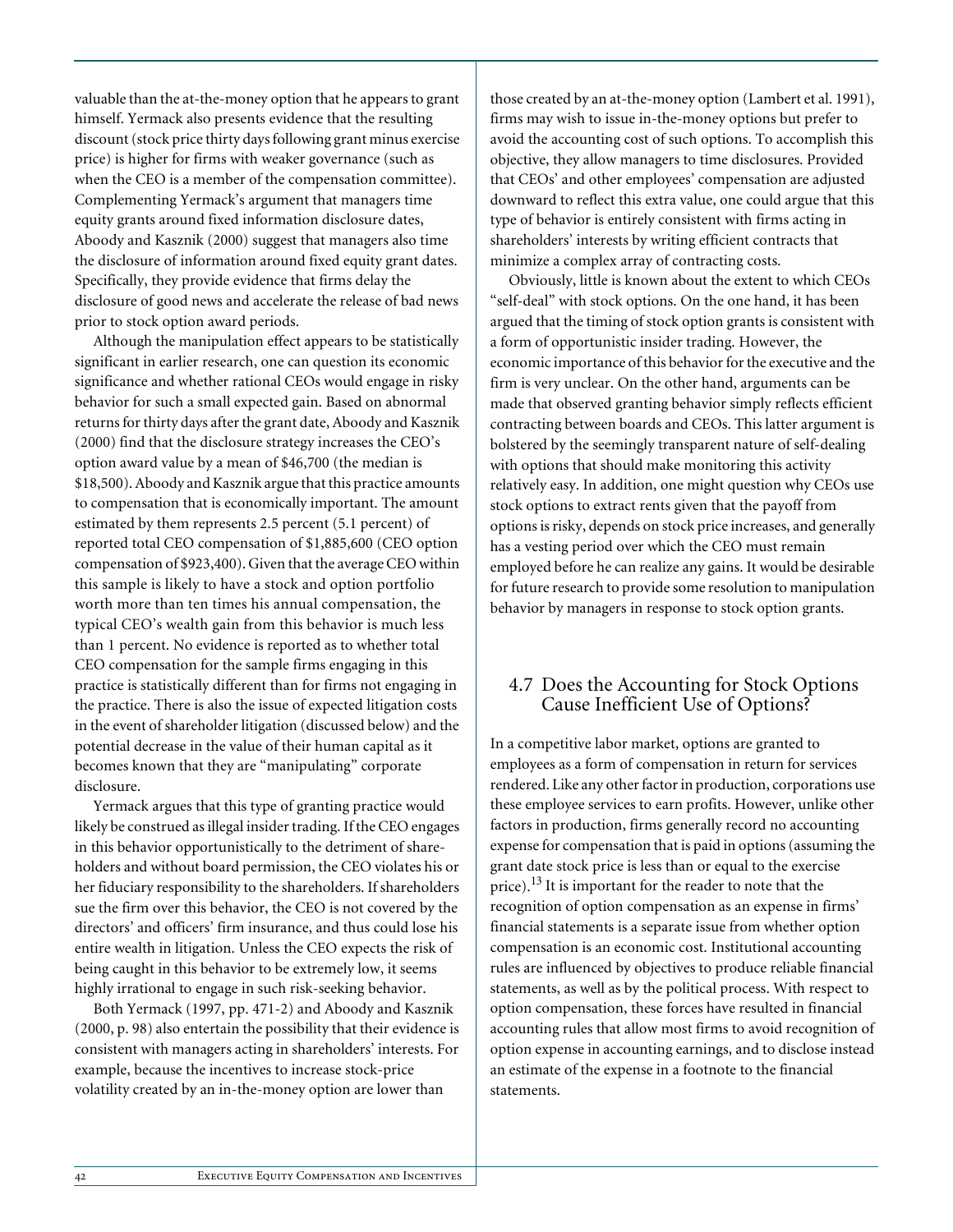Although firms can choose to expense (that is, reduce reporting earnings) the estimated value of options granted, few firms make this choice. As such, other things being equal (including firms' economic profits), the accounting earnings of firms that grant options extensively are expected to be greater than the earnings of firms that use no options. In contrast, stock appreciation rights, which provide an identical payoff to options but settle in cash rather than in stock, are required to be expensed. However, regardless of whether firms choose to expense options in income, pro-forma income that includes option expense must be disclosed in the footnotes to the financial statements. Furthermore, there is significant disclosure about outstanding employee options in both the firm's proxy statement and annual report. Evidence in Aboody (1996) and Bell et al. (2001) is consistent with an efficient stock market recognizing and pricing these competing claims to the firm's equity.

Nevertheless, firm managers appear to behave as if they believe their stock prices would suffer if earnings included an expense for stock option compensation. For example, Carter and Lynch (2001b) find that firms accelerated repricing activity around the effective date of an accounting rule that required expensing of repriced options. Prior to December 1998, repricings did not trigger an accounting expense. After this date, firms were required to use variable accounting for repriced options, thereby incurring an accounting expense. The authors find that firms accelerated repricing activity around the effective date of this accounting rule. Following this change in accounting treatment, Carter and Lynch (2001b) observe a sharp reduction in the use of repricings to reinstate incentives. A survey by iQuantic (2001) finds that the majority of high-tech "new-economy" firms with underwater options have switched from repricing underwater options to giving a supplemental grant of options at the lower strike price. If canceling and reissuing options was optimal from a contracting standpoint, it seems that firms are incurring real economic costs to avoid the accounting expense associated with repricings.

If managers incorrectly perceive that there are real costs associated with expensing compensation, options may be overused and substituted for other forms of compensation, such as cash or restricted stock. If there is a very large real cost of expensing options, firms might prefer options even if, as argued by Hall and Murphy (forthcoming), their economic cost is greater than that of restricted stock. It is important for future research to examine the role of accounting in motivating firms to either increase or decrease their use of stock options. Specifically, shareholders presumably want the board of directors to select stock option plans that maximize shareholder value, not short-term earnings. Thus, if indexed options or other stock option designs that require variable

accounting provide optimal incentives for executives, why would a board reject such a compensation plan because of "unfavorable" accounting? Clearly, the role of financial accounting for employee stock options is of considerable importance to firms, but is not well understood by economists.

#### 4.8 Do Executives and Lower Level Employees Actually Understand How Stock Options Work and the Implicit Incentives in These Options?

There is an extensive literature in the behavioral sciences regarding biases in individual beliefs, and a growing literature in finance and insurance on heuristic behavior by investors (for example, Odean [1998]). Benartzi (2001) shows that employees invest a large fraction of their 401(k) assets in their own firm's stock, which seems to be a suboptimal portfolio choice given their large human capital investment in the firm. An assumption or implication of these studies is that some individuals do not understand the expected distribution of stock prices. Researchers are beginning to examine how these psychological biases relate to employee stock options (for example, Heath et al. [1999] and Core and Guay [2001a]). Lambert and Larcker (2001b) provide direct evidence on this issue in a recent survey. Specifically, middle-level managers assign a value to their stock options that exceeds the Black-Scholes value by 50 to 200 percent. This result suggests that the holder's beliefs about the stock price distribution are different from those of the market, which is consistent with either systematically favorable private information or biased beliefs on the part of the option holder. If a large number of option holders do not understand the underlying price distribution, it is conceivable that they may not understand the incentives provided by an option. Certainly, employees understand that the value of the option increases when the stock price increases, and that increases in stock price are more likely when the employee and all the firm's employees work harder, smarter, and more efficiently. However, as mentioned above, it is reasonable to question how accurately the partial derivatives of the Black-Scholes model measure executive incentives produced by stock options. An interesting question for future research is to examine how executives actually value their stock options. It would be useful to uncover what differences, if any, there are between the perceived and economic value of stock options, whether these differences vary with the employee's level in the organization, in wealth, in education, and other factors, and the implications of these differences for the incentives that stock options give employees.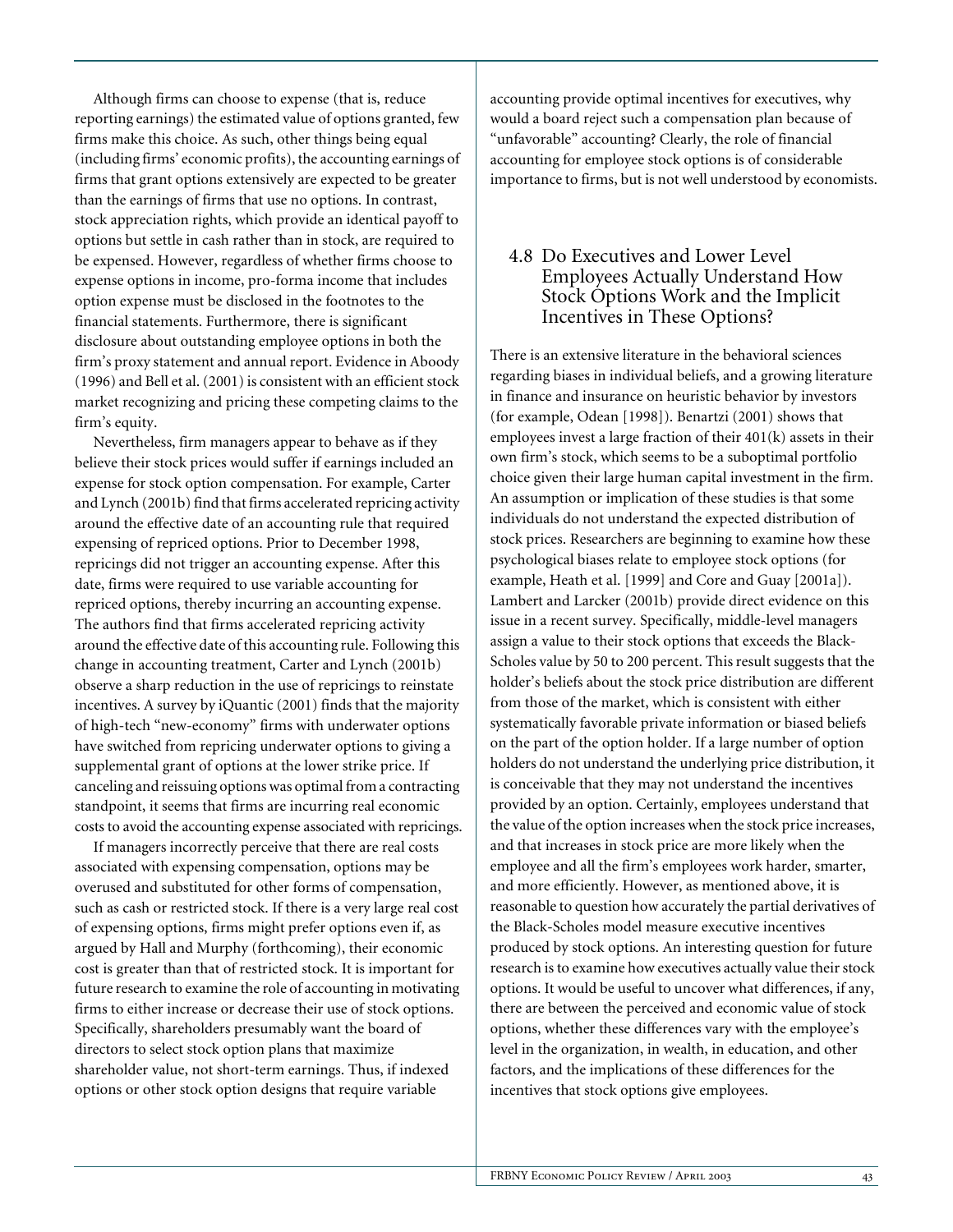A related question is whether it is good policy for the firms to recognize these biases and to "take advantage" of the employees by "selling" them "overvalued" equity. An alternative hypothesis is that people will pay for the chance to become very wealthy, and placing a large bet on the success of their firm may be their optimal portfolio choice. It would be possible to model this with a utility "function" or correspondence that is convex between present wealth and wealth that is ten times greater, even though it is locally concave at each wealth level. Of course, employees can satisfy their demand for stock with open market purchases so that any overvaluation that manifested itself would have to occur because employees cannot buy in the market the equivalent of a long-maturity option on their own firm's stock.

## 5. Concluding Remarks

There is a long history of academic research that examines the managerial incentives associated with stock options and equity ownership. The aggressive use of stock options and the large payouts from stock option grants in recent years have produced considerable debate in boardrooms and the financial press about the desirability of using equity compensation in executive compensation programs. In this survey, we provide a synthesis of the major research findings, as well as the fundamental controversies and unresolved issues about equity incentives. As is commonly the case in academic work, decades of research have perhaps produced more questions than answers.

One of the key results from our survey is that simple normative prescriptions, such as "repricings are an indication of poor governance" or "more equity ownership by executives is always better than less ownership," are inappropriate. It is almost always necessary to understand the objectives of shareholders, the characteristics of managers, and other elements of the decision-making setting before drawing any conclusions about the desirability of observed equity-based incentive plans or the level of equity ownership by managers. Sweeping statements about governance and compensation, without a detailed contextual analysis, are almost always misleading. Moreover, unsupported conjectures by activist shareholders can impose substantial costs on firms by motivating boards of directors to adopt inappropriate equity compensation plans to placate this same group of shareholders.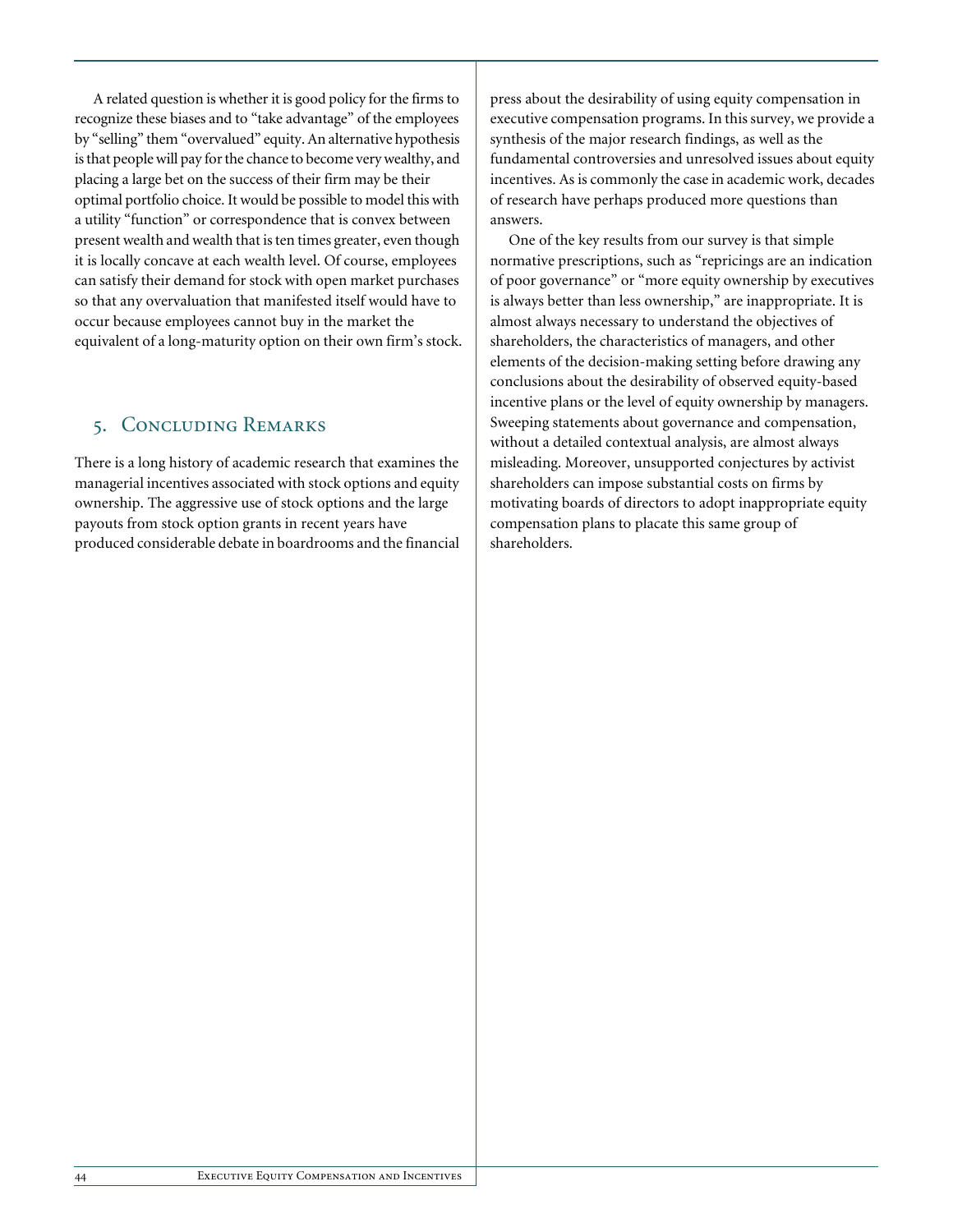#### **ENDNOTES**

1. For example, there are many interesting design characteristics associated with stock options that we do not consider in this review. One such characteristic is the reload feature of some stock options. Hemmer et al. (1998) provide a useful analysis of reloads.

2. This assumption likely does not hold for CEOs with large turnover probabilities. For example, a new CEO is more likely to be terminated (and lose the present value of his future compensation) following poor performance than a CEO who has established his or her ability to run the firm.

3. Our assumption that the majority of a CEO's incentives are driven by variation in equity portfolio values does not imply that accounting or nonfinancial performance measures (such as innovation and customer loyalty) are not used in contracting with CEOs. We only assume that for the typical CEO, the use of these measures in his contract does not create large incentives that are distinct from incentives to increase the stock price.

4. Haubrich (1994, p. 258) notes: "Jensen and Murphy use their findings to challenge the principal agent paradigm. The payperformance sensitivity of .003 is a far cry from the 1.0 predicted by the risk-neutral version of principal agent theory." For a small group of CEOs with extremely high fractional ownership, Morck, Shleifer, and Vishny (1988) conclude that ownership was "too high."

5. While traditional agency theory (for example, Holmstrom and Milgrom [1987] and Aggarwal and Samwick [1999]) predicts a decreasing relation between risk and optimal incentives (that is, less equity for managers of high-tech firms than for managers of utilities), Demsetz and Lehn (1985) and subsequent researchers find greater equity ownership for firms with greater uncertainty. Core and Guay (forthcoming b) reconcile these competing findings and show an increasing relation between risk and incentives, as predicted by Prendergast (2000), Core and Qian (2001), and Raith (2001).

6. From the employee's perspective, deferred compensation, such as restricted stock and options, always provides higher expected after-tax returns (before adjusting for risk) than a cash payment of equal value because taxes on the return are deferred (Smith and Watts 1982).

7. Demsetz and Villalonga (2001) argue that it is important to control for significant outside owners when examining the effect of inside ownership on performance. For a survey of the governance effects of outside blockholders, see Holderness (2003).

8. It is important to note that, under the assumption of market efficiency, this hypothesis does not imply that *stock returns* will be lower for firms that contract suboptimally. That is, if the market understands that a firm is contracting suboptimally with its executives, the value of the firm will be lower but stock returns will be normal.

9. By "no" stock, we mean no stock other than the small amount of stock the CEO owns by owning the market portfolio. If CEO stock ownership was primarily driven by private information, one would expect to observe that some CEOs hold large quantities of stock (those CEOs with positive information) while other CEOs hold no stock (those CEOs with negative information). Further, one would expect to observe large swings in ownership as private information is generated and disseminated. These features are not commonly observed, and laws against insider trading seem to preclude this behavior.

10. Another exception to this point is the case of a founding CEO. In this case, it may be difficult for the CEO to sell all of her stock immediately without incurring substantial "signaling costs." However, programs such as those employed by Bill Gates, in which the CEO announces regular sales at certain times in the future, allow founding CEOs to reduce their equity holdings gradually without incurring information costs.

11. It is possible that the executive is required to purchase firm stock in excess of his market portfolio holdings. In these cases (and assuming that shorting the market portfolio is costly or not feasible), the role of firm-sponsored RPE is likely to be greater.

12. Although the degree of executive diversification is generally unknown, some survey data are available. Lambert and Larcker (2001a) find that the average survey respondent has approximately 19 percent of her wealth directly tied to her firm. A survey conducted by Oppenheimer Funds Inc. (2000) finds that 32 percent of option holders had 20 percent or more of their financial assets in stock options or stock of their company, 20 percent had 30 percent or more, and 12 percent had 40 percent or more.

13. The fact that options may provide employees with incentives does not provide a justification for excluding an estimate of the economic cost of granting options from the computation of labor expense. To the extent that options create incentives, they are like any other incentive in that they work by imposing risk on the employee, and the firm has to pay the employee extra compensation to accept this risk. Evidence in Bell et al. (2001) is consistent with investors' perception that services rendered by employees in return for newly granted options extend beyond the year in which the options are granted. As such, it may be reasonable to view the services received from option compensation as a temporary economic asset to be amortized (expensed) over a few years following the grant date.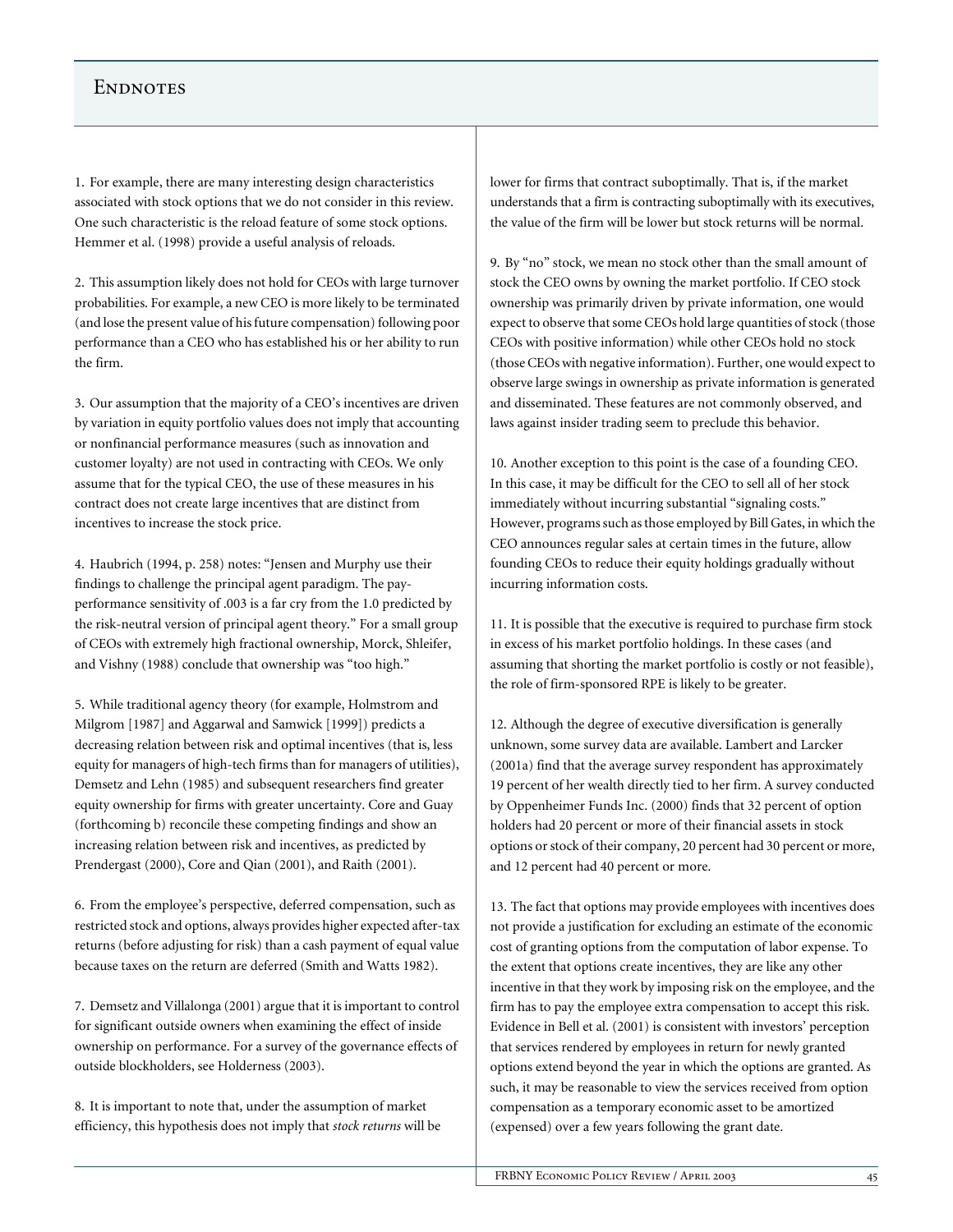#### **REFERENCES**

- *Aboody, D*. 1996. "Market Valuation of Employee Stock Options." Journal of Accounting and Economics 22: 357-91.
- *Aboody, D., and R. Kasznik*. 2000. "CEO Stock Option Awards and the Timing of Corporate Voluntary Disclosures." Journal of Accounting and Economics 29: 73-100.
- *Abowd, J. M., and D. S. Kaplan*. 1999. "Executive Compensation: Six Questions That Need Answering." Journal of Economic PERSPECTIVES 13: 145-68.
- *Acharya, V., K. John, and R. Sundaram*. 2000. "On the Optimality of Resetting Executive Stock Options." Journal of Financial Economics 57, no. 1: 65-101.
- *Aggarwal, R., and A. Samwick*. 1999. "The Other Side of the Tradeoff: The Impact of Risk on Executive Compensation." Journal of Political Economy 107, no. 1: 65-105.
- *Amihud, Y., and B. Lev*. 1981. "Risk Reduction as a Managerial Motive for Conglomerate Mergers." BELL JOURNAL OF ECONOMICS 12: 605-17.
- *Antle, R., and A. Smith*. 1986. "An Empirical Investigation of the Relative Performance Evaluation of Corporate Executives." Journal of Accounting Research 24: 1-39.
- *Baker, G., and B. Hall*. 1998. "CEO Incentives and Firm Size." NBER Working Paper no. 6868.
- *Bartov, E., I. Krinsky, and J. Lee*. 1998. "Some Evidence on How Companies Choose between Dividends and Stock Repurchases." Journal of Applied Corporate Finance 11: 89-96.
- *Bell, T., W. Landsman, B. Miller, and S. Yeh*. 2001. "The Valuation Implications of Employee Stock-Option Accounting for Computer Software Firms." Unpublished paper, University of North Carolina at Chapel Hill.
- *Benartzi, S*. 2001. "Excessive Extrapolation and the Allocation of 401(k) Accounts to Company Stock." Journal of Finance 56: 1747-64.
- *Berger, P., E. Ofek, and D. Yermack*. 1997. "Managerial Entrenchment and Capital Structure Decisions." JOURNAL OF FINANCE 52: 1411-38.
- *Bettis, J., J. Bizjak, and M. Lemmon*. 1999. "Insider Trading in Derivative Securities: An Empirical Examination of the Use of Zero-Cost Collars and Equity Swaps by Corporate Insiders." Unpublished paper, Arizona State University.
- *Black, F., and M. Scholes*. 1973. "The Pricing of Options and Corporate Liabilities." Journal of Political Economy 81: 637-54.
- *Brenner, M., R. Sundaram, and D. Yermack*. 2000. "Altering the Terms of Executive Stock Options." Journal of Financial Economics 57: 103-28.
- *Bryan, S., L. Hwang, and S. Lilien*. 2000. "CEO Stock-Based Compensation: An Empirical Analysis of Incentive-Intensity, Relative Mix, and Economic Determinants." Journal of Business 73: 661-93.
- *Bushman, R., R. Indjejikian, and A. Smith*. 1995. "Aggregate Performance Measures in Business Unit Manager Compensation: The Role of Intrafirm Interdependencies." Journal of Accounting Research 33 (supplement): 101-28.
- *Bushman, R. M., and A. J. Smith*. 2003. "Transparency, Financial Accounting Information, and Corporate Governance." Federal Reserve Bank of New York Economic Policy Review 9, no. 1 (April): 65-87.
- *Carpenter, J*. 2000. "Does Option Compensation Increase Managerial Risk Appetite?" Journal of Finance 55: 2311-31.
- *Carter, M., and L. Lynch*. 2001a. "An Examination of Executive Stock Option Repricing." Journal of Financial Economics 61: 207-25.
- ———. 2001b. "The Effect of Accounting on Economic Behavior: Evidence from Stock Option Repricing." Unpublished paper, Columbia University.
- *Chance, D., R. Kumar, and R. Todd*. 2000. "The 'Repricing' of Executive Stock Options." Journal of Financial Economics 57: 129-54.
- *Core, J., and W. Guay*. 1999. "The Use of Equity Grants to Manage Optimal Equity Incentive Levels." Journal of Accounting and Economics 28: 151-84.
	- ———. 2001a. "Stock Option Plans for Nonexecutive Employees." Journal of Financial Economics 61: 253-87.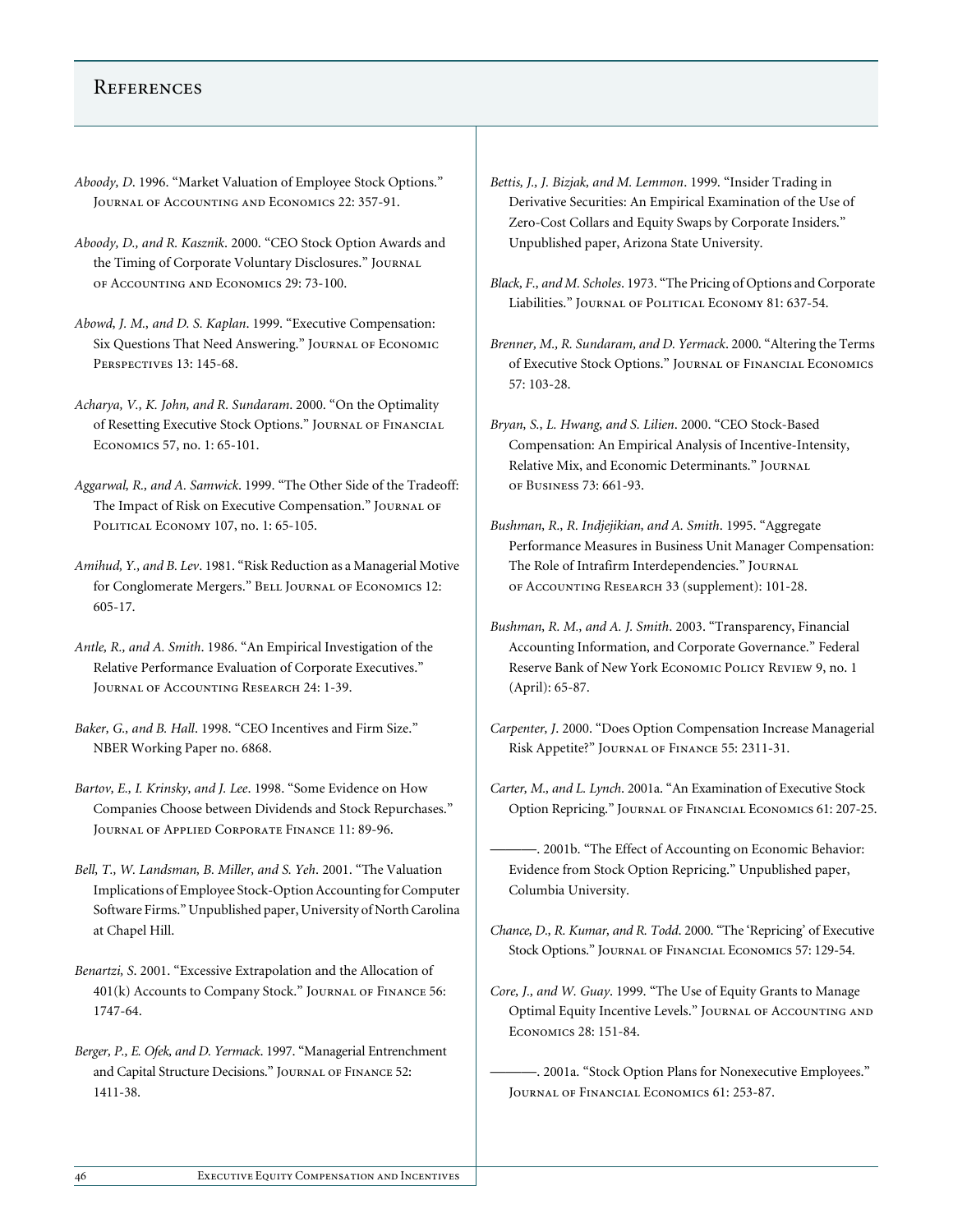———. 2001b. "When Contracts Require Risk-Averse Executives to Hold Equity: Implications for Option Valuation and Relative Performance Evaluation." Unpublished paper, University of Pennsylvania.

———. Forthcoming a. "Estimating the Value of Stock Option Portfolios and Their Sensitivities to Price and Volatility." Journal of Accounting Research.

———. Forthcoming b. "The Other Side of the Tradeoff: The Impact of Risk on Executive Compensation—A Comment." Journal of POLITICAL ECONOMY.

*Core, J., W. Guay, and R. Verrecchia*. 2000. "Are Performance Measures Other Than Price Important to CEO Incentives?" Unpublished paper, University of Pennsylvania.

*Core, J., R. Holthausen, and D. Larcker*. 1999. "Corporate Governance, Chief Executive Officer Compensation, and Firm Performance." Journal of Financial Economics 51: 371-406.

*Core, J., and D. Larcker*. Forthcoming. "Performance Consequences of Mandatory Increases in Executive Stock Ownership." Journal of Financial Economics.

*Core, J., and J. Qian*. 2001. "Project Selection, Production, Uncertainty, and Incentives." Unpublished paper, Boston College.

*Crystal, G*. 1991. In Search of Excess: The Overcompensation of American Executives. New York: W.W. Norton.

*Dechow, P., A. Hutton, and R. Sloan*. 1996. "Economic Consequences of Accounting for Stock-Based Compensation." Journal of Accounting Research 34: 1-20.

*Demsetz, H., and K. Lehn*. 1985. "The Structure of Corporate Ownership: Causes and Consequences." JOURNAL OF POLITICAL Economy 93, no. 6: 1155-77.

*Demsetz, H., and B. Villalonga*. 2001. "Ownership Structure and Firm Performance." Unpublished paper, University of California at Los Angeles.

*Dye, R*. 1992. "A Relative Performance Evaluation and Project Selection." JOURNAL OF ACCOUNTING RESEARCH 30: 27-52. *Fama, E*. 1980. "Agency Problems and the Theory of the Firm." Journal of Political Economy 88: 288-307.

*Feltham, G., and M. Wu*. 2001. "Incentive Efficiency of Stock versus Options." Review of Accounting Studies 6: 7-28.

*Fenn, G., and N. Liang*. 2001. "Corporate Payout Policy and Managerial Stock Incentives." Journal of Financial Economics 60: 45-72.

*Frye, M*. 2001. "Equity-Based Compensation for Employees: Firm Performance and Determinants." Unpublished paper, University of Central Florida.

*Gaver, J., and K. Gaver*. 1993. "Additional Evidence on the Association between the Investment Opportunity Set and Corporate Financing, Dividend, and Compensation Policies." Journal of Accounting and Economics 16: 125-60.

*Gibbons, R., and K. Murphy*. 1992. "Optimal Incentive Contracts in the Presence of Career Concerns: Theory and Evidence." Journal of Political Economy 100: 468-505.

*Gillan, S*. 2001. "Option-Based Compensation: Panacea or Pandora's Box?" Unpublished paper, Teachers Insurance and Annuity Association College Retirement Equities Fund Institute.

*Guay, W*. 1999. "The Sensitivity of CEO Wealth to Equity Risk: An Analysis of the Magnitude and Determinants." Journal of Financial Economics 53: 43-71.

*Hall, B., and J. Liebman*. 1998. "Are CEOs Really Paid Like Bureaucrats?" QUARTERLY JOURNAL OF ECONOMICS 103: 653-91.

*Hall, B., and K. Murphy*. 2000. "Optimal Exercise Prices for Executive Stock Options." American Economic Review 90: 209-14.

*———*. Forthcoming. "Stock Options for Undiversified Executives." Journal of Accounting and Economics.

*Haubrich, J*. 1994. "Risk-Aversion, Performance Pay, and the Principal-Agent Problem." JOURNAL OF POLITICAL ECONOMY 102: 258-76.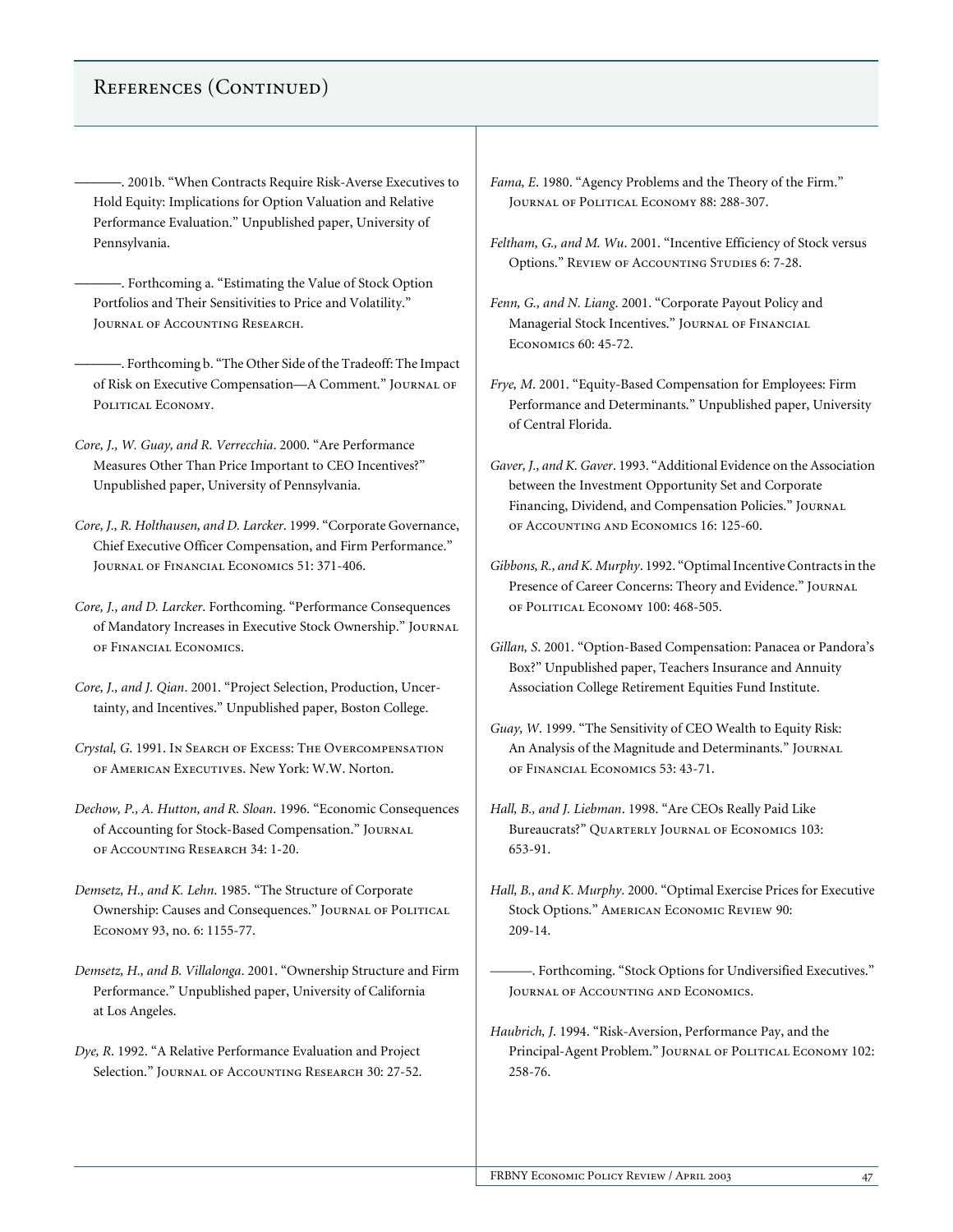- *Haugen, R., and L. Senbet*. 1981. "Resolving the Agency Problems of External Capital through Options." Journal of Finance 36: 629-48.
- *Heath, C., S. Huddart, and M. Lang*. 1999. "Psychological Factors and Stock Option Exercise." Quarterly Journal of Economics 114: 601-28.
- *Hemmer, T., O. Kim, and R. Verrecchia*. 1999. "Introducing Convexity into Optimal Compensation Contracts." JOURNAL OF Accounting and Economics 28: 307-27.
- *Hemmer, T., S. Matsunaga, and T. Shevlin*. 1998. "Optimal Exercise and the Cost of Granting Employee Stock Options with a Reload Provision." JOURNAL OF ACCOUNTING RESEARCH 36: 231-55.
- *Himmelberg, C., G. Hubbard, and D. Palia*. 1999. "Understanding the Determinants of Managerial Ownership and the Link between Ownership and Performance." Journal of Financial Economics 53: 353-84.
- *Hirshleifer, D., and Y. Suh*. 1992. "Risk, Managerial Effort, and Project Choice." Journal of Financial Intermediation 2: 308-45.
- *Holderness, C. G*. 2003. "A Survey of Blockholders and Corporate Control." Federal Reserve Bank of New York Economic Policy Review 9, no. 1 (April): 51-63.
- Holmstrom, B. 1979. "Moral Hazard and Observability." BELL Journal of Economics 10: 74-91.
- ———. 1982. "Moral Hazard in Teams." Bell Journal of Economics 13: 324-40.
- *Holmstrom, B., and P. Milgrom*. 1987. "Aggregation and Linearity in the Provision of Intertemporal Incentives." ECONOMETRICA 55: 303-28.
- *Holthausen, R., and D. Larcker*. 1996. "The Financial Performance of Reverse Leveraged Buyouts." Journal of Financial Economics 42: 293-332.
- *Innes, R*. 1990. "Limited Liability and Incentive Contracting with Ex-Ante Action Choices." Journal of Economic Theory 52: 45-67.
- *iQuantic, Inc*. 2001. "Responding to Underwater Options and Volatile Stock Market Conditions." Survey.
- *Ittner, C., R. Lambert, and D. Larcker*. 2001. "The Structure and Performance Consequences of Equity Grants to Employees of New Economy Firms." Unpublished paper, University of Pennsylvania.
- *Ittner, C., D. Larcker, and M. Rajan*. 1997. "The Choice of Performance Measures in Annual Bonus Contracts." Accounting Review 72, no. 2: 231-55.
- *Janakiraman, S., R. Lambert, and D. Larcker*. 1992. "An Empirical Investigation of the Relative Performance Evaluation Hypothesis." JOURNAL OF ACCOUNTING RESEARCH 30: 53-69.
- Jensen, M. 1989. "The Eclipse of the Public Corporation." HARVARD Business Review 67: 61-74.
	- ———. 1993. "The Modern Industrial Revolution, Exit, and the Failure of Internal Control Systems." JOURNAL OF FINANCE 48, no. 3: 831-80.
- *Jensen, M., and W. Meckling*. 1976. "Theory of the Firm: Managerial Behavior, Agency Costs, and Ownership Structure." JOURNAL OF Financial Economics 3, no. 4 (October): 305-60.
- *Jensen, M., and K. Murphy*. 1990. "Performance Pay and Top-Management Incentives." JOURNAL OF POLITICAL ECONOMY 98: 225-64.
- *Jin, L*. 2000. "CEO Compensation, Diversification, and Incentives." Unpublished paper, Massachusetts Institute of Technology Sloan School of Management.
- *Johnson, S., and Y. Tian*. 2000. "The Value and Incentive Effects of Nontraditional Executive Stock Option Plans." Journal of Financial Economics 57: 3-34.
- *Kaplan, S*. 1989. "The Effects of Management Buyouts on Operating Performance and Value." Journal of Financial Economics 24: 217-54.
- *Kole, S*. 1996. "Managerial Incentives and Firm Performance: Incentives or Rewards?" ADVANCES IN FINANCIAL ECONOMICS 2: 119-49.
- *Lambert, R*. 1986. "Executive Effort and the Selection of Risky Projects." RAND Journal of Economics 17: 77-88.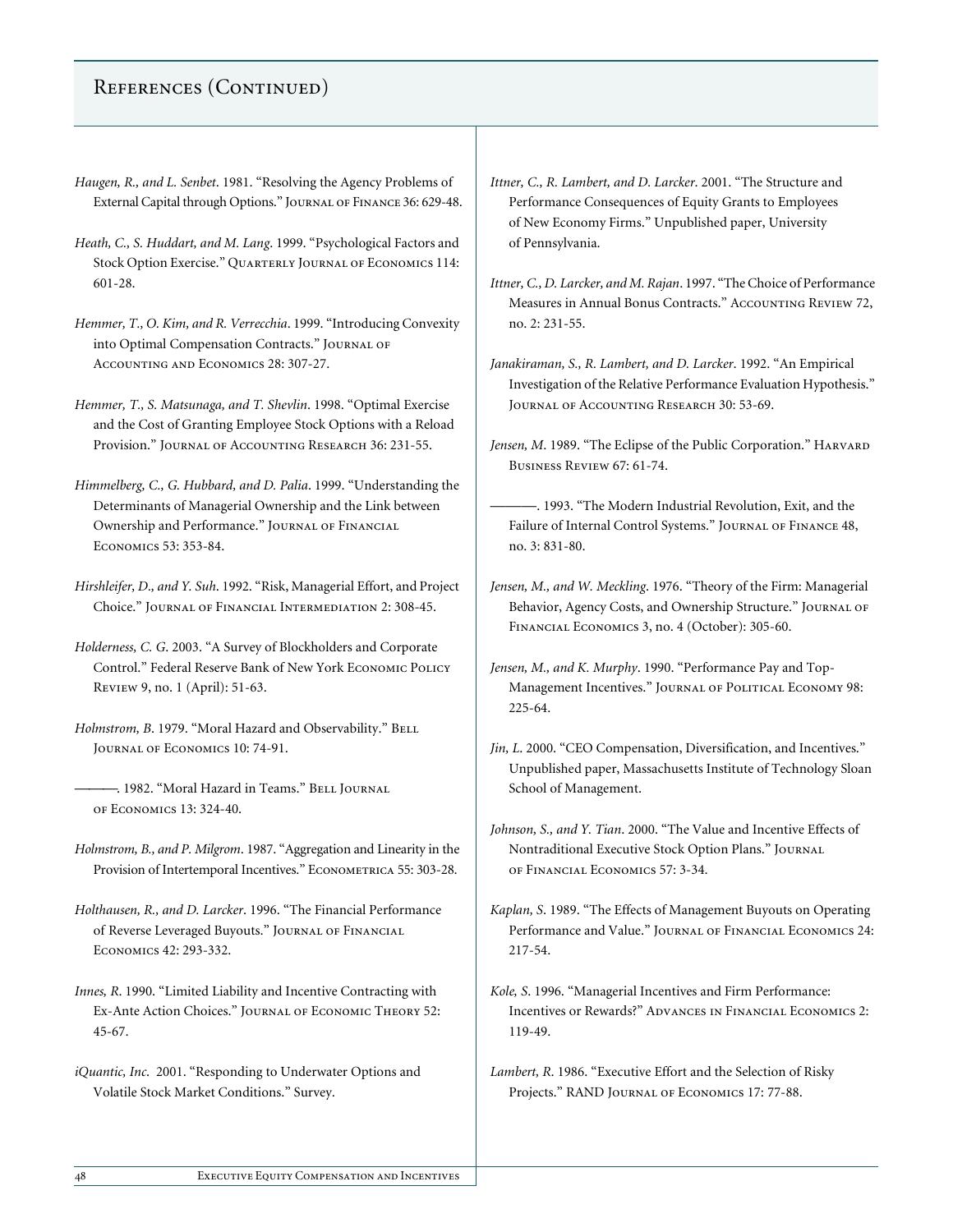- *Lambert, R., W. Lanen, and D. Larcker*. 1989. "Executive Stock Option Plans and Corporate Dividend Policy." Journal of Financial and Quantitative Analysis 24: 409-25.
- *Lambert, R., and D. Larcker*. 2001a. "Options, Restricted Stock, and Incentives." Unpublished paper, University of Pennsylvania.
	- ———. 2001b. "How Employees Value (Often Incorrectly) Their Stock Options." Unpublished paper, University of Pennsylvania Wharton School. Available at <http://knowledge.wharton.upenn.edu/>.
- *Lambert, R., D. Larcker, and R. Verrecchia*. 1991. "Portfolio Considerations in Valuing Executive Compensation." Journal of Accounting Research 29: 129-49.
- *La Porta, R., F. Lopez-De-Silanes, and A. Shleifer*. 1999. "Corporate Ownership around the World." Journal of Finance 54, no. 2: 471-517.

*Lazear, E*. 1995. Personnel Economics. Cambridge: MIT Press.

- *Matsunaga, S*. 1995. "The Effects of Financial Reporting Costs on the Use of Employee Stock Options." Accounting Review 70: 1-26.
- *May, D*. 1995. "Do Managerial Motives Influence Firm Risk Reduction Strategies?" Journal of Finance 50: 1291-1308.
- *McConnell, J., and H. Servaes*. 1990. "Additional Evidence on Equity Ownership and Corporate Value." Journal of Financial Economics 27: 595-618.
- *Mehran, H*. 1992. "Executive Incentive Plans, Corporate Control, and Capital Structure." Journal of Financial and Quantitative Analysis 27: 539-60.
- ———. 1995. "Executive Compensation Structure, Ownership, and Firm Performance." Journal of Financial Economics 38, no. 2: 163-84.
- *Morck, R., A. Shleifer, and R. Vishny*. 1988. "Management Ownership and Market Valuation: An Empirical Analysis." Journal of Financial Economics 20: 293-316.
- *Murphy, K*. 1985. "Corporate Performance and Managerial Remuneration: An Empirical Analysis." Journal of Accounting and Economics 7: 11-42.
- ———. 1999. "Executive Compensation." In O. Ashenfelter and D. Card, eds., HANDBOOK OF LABOR ECONOMICS, Vol. 3. Amsterdam: North-Holland.
- *Odean, T*. 1998. "Are Investors Reluctant to Realize Their Losses?" JOURNAL OF FINANCE 53: 1775-98.
- *Ofek, E., and D. Yermack*. 2000. "Taking Stock: Equity-Based Compensation and the Evolution of Managerial Ownership." Journal of Finance 55: 1367-84.
- *Oppenheimer Funds Inc*. 2000. "One in Ten Private Sector Employees Own Company Stock Options." Press release, September 25.
- *Oyer, P., and S. Schaefer*. 2001. "Why Do Some Firms Give Options to All Employees? An Empirical Investigation of Alternative Theories." Unpublished paper, Stanford University.
- *Palia, D*. 2001. "The Endogeneity of Managerial Compensation in Firm Valuation: A Solution." Review of FINANCIAL STUDIES 14: 735-64.
- *Prendergast, C*. 2000. "What Tradeoff of Risk and Incentives?" American Economic Review 90: 421-5.
- *Raith, M*. 2001. "Competition, Risk, and Managerial Incentives." Unpublished paper, University of Chicago.
- *Saly, P. J*. 1994. "Repricing Executive Stock Options in a Down Market." JOURNAL OF ACCOUNTING AND ECONOMICS 18, no. 3 (November): 325-56.
- *Scott, T., and H. Wier*. 2000. "On Constructing an EPS Measure: An Assessment of the Properties of Dilution." CONTEMPORARY Accounting Research 17: 303-26.
- *Sesil, J., M. Kroumova, D. Kruse, and J Blasi*. 2000. "Broad-Based Employee Stock Options in the U.S.: Company Performance and Characteristics." Unpublished paper, Rutgers University.
- *Shleifer, A., and R. Vishny*. 1997. "A Survey of Corporate Governance." Journal of Finance 52, no. 2: 737-84.
- *Smith, A*. 1990. "Corporate Ownership Structure and Performance: The Case of Management Buyouts." Journal of Financial Economics 27: 143-64.